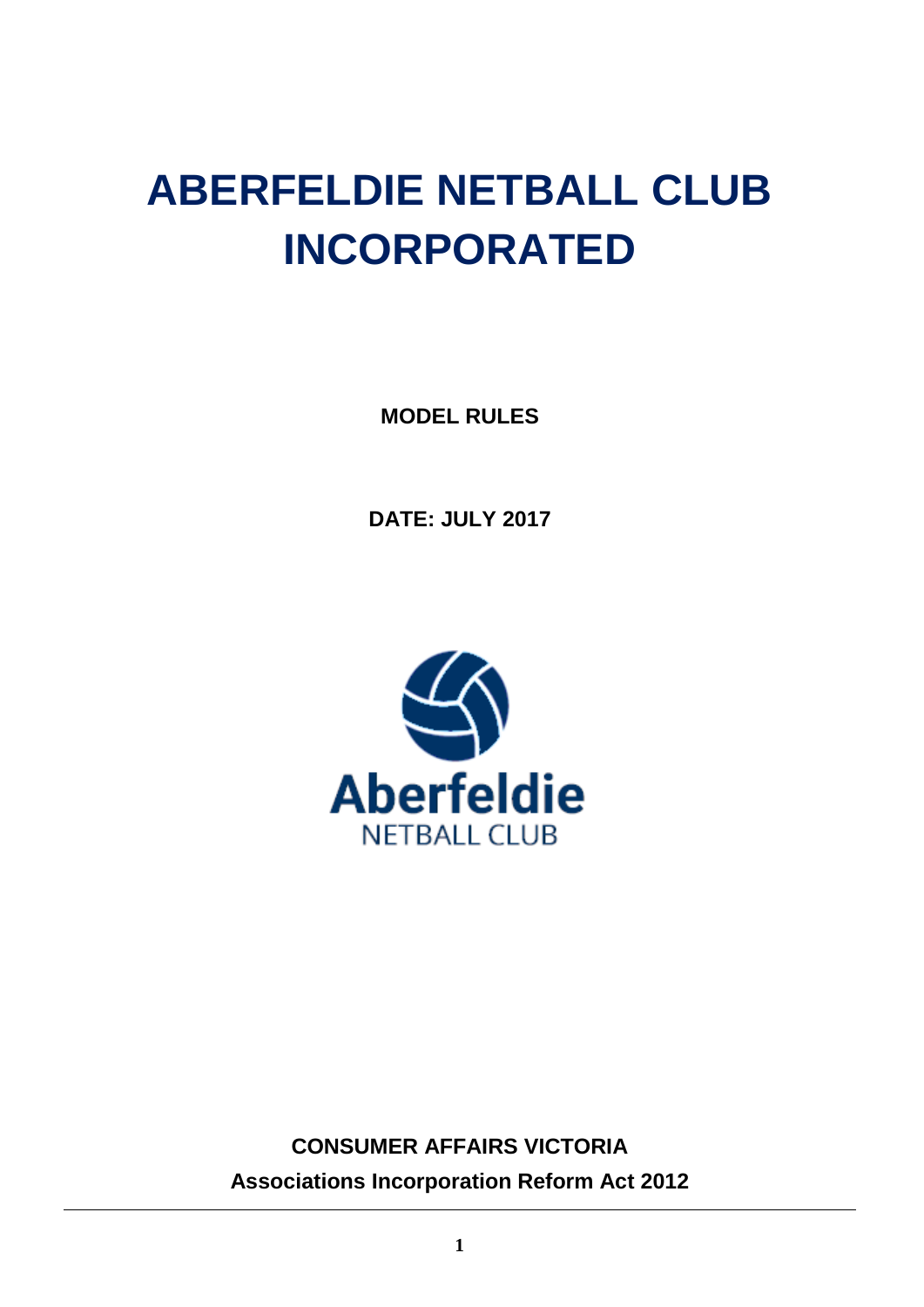# **Aberfeldie Netball Club Association Inc.**

# **RULES**

# **TABLE OF PROVISIONS**

| Regulation                                                                                                                                                                                                                                                                                                                                                                                                                                                             | Page                                                                       |
|------------------------------------------------------------------------------------------------------------------------------------------------------------------------------------------------------------------------------------------------------------------------------------------------------------------------------------------------------------------------------------------------------------------------------------------------------------------------|----------------------------------------------------------------------------|
| <b>PART 1-PRELIMINARY</b>                                                                                                                                                                                                                                                                                                                                                                                                                                              |                                                                            |
| 1<br>Name<br>$\overline{2}$<br>Purposes<br>3<br>Financial year<br><b>Definitions</b><br>4<br><b>PART 2-POWERS OF ASSOCIATION</b>                                                                                                                                                                                                                                                                                                                                       | 4<br>4<br>5<br>5<br>7                                                      |
| 5<br>Powers of Association<br>6<br>Not for profit organisation<br><b>PART 3-MEMBERS, DISCIPLINARY PROCEDURES AND GRIEVANCES8</b>                                                                                                                                                                                                                                                                                                                                       | $\overline{7}$<br>7                                                        |
| <b>Division 1-Membership</b>                                                                                                                                                                                                                                                                                                                                                                                                                                           | 8                                                                          |
| 7<br>Minimum number of members<br>8<br>Who is eligible to be a member<br>9<br>Application for membership<br>10<br>Consideration of application<br>11<br>New membership<br>12<br>Annual subscription and fee on joining<br>13<br>General rights of members<br>14<br>Associate members<br>15<br>Rights not transferable<br>16<br>Ceasing membership<br>17<br>Resigning as a member<br>18<br>Register of members<br><b>Division 2-Disciplinary action</b>                 | 8<br>8<br>8<br>8<br>8<br>9<br>9<br>10<br>10<br>10<br>10<br>11<br>11        |
| 19<br>Grounds for taking disciplinary action<br>20<br>Disciplinary subcommittee<br>21<br>Notice to member<br>22<br>Decision of subcommittee<br>23<br>Appeal rights<br>24<br>Conduct of disciplinary appeal meeting<br><b>Division 3-Grievance procedure</b>                                                                                                                                                                                                            | 11<br>11<br>11<br>12<br>12<br>12<br>14                                     |
| 25<br>Application<br>26<br>Parties must attempt to resolve the dispute<br>27<br>Appointment of mediator<br>28<br><b>Mediation process</b><br>Failure to resolve dispute by mediation<br>29<br><b>PART 4-GENERAL MEETINGS OF THE ASSOCIATION</b>                                                                                                                                                                                                                        | 14<br>14<br>14<br>14<br>15<br>16                                           |
| 30<br>Annual general meetings<br>31<br>Special general meetings<br>32<br>Special general meeting held at request of members<br>33<br>Notice of general meetings<br>34<br>Proxies<br>35<br>Use of technology<br>36<br>Quorum at general meetings<br>37<br>Adjournment of general meeting<br>38<br>Voting at general meeting<br>39<br>Special resolutions<br>40<br>Determining whether resolution carried<br>41<br>Minutes of general meeting<br><b>PART 5-COMMITTEE</b> | 16<br>16<br>16<br>17<br>17<br>18<br>18<br>19<br>19<br>19<br>20<br>20<br>21 |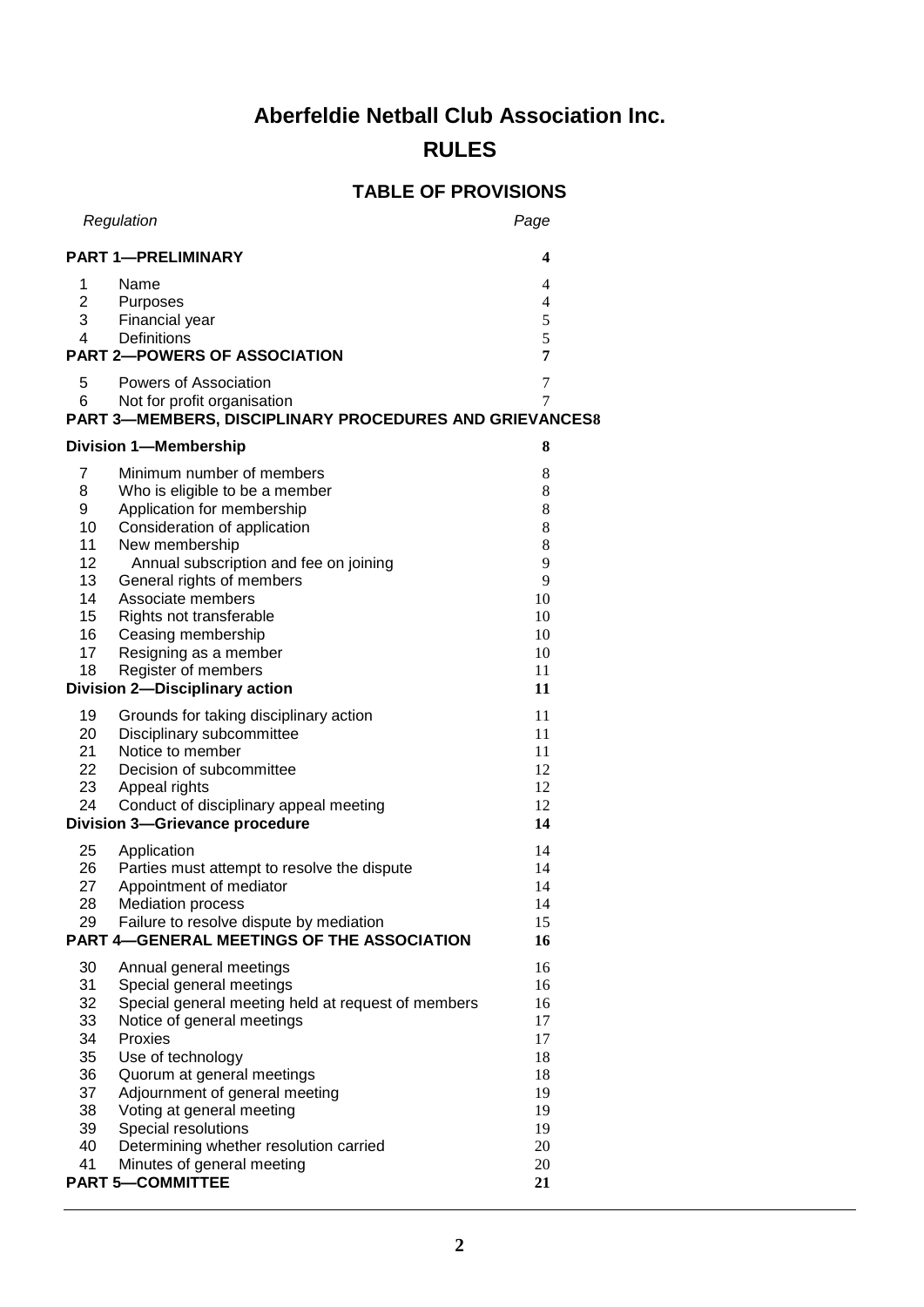|                                                              | <b>Division 1-Powers of Committee</b>                                      | 21       |
|--------------------------------------------------------------|----------------------------------------------------------------------------|----------|
| 42                                                           | Role and powers                                                            | 21       |
| 43                                                           | Delegation                                                                 | 21       |
| Division 2-Composition of Committee and duties of members 21 |                                                                            |          |
| 44                                                           | <b>Composition of Committee</b>                                            | 21       |
| 45                                                           | <b>General Duties</b>                                                      | 21       |
| 46                                                           | <b>President and Vice-President</b>                                        | 22       |
| 47                                                           | Secretary                                                                  | 22       |
| 48                                                           | Treasurer                                                                  | 23       |
|                                                              | Division 3-Election of Committee members and tenure of office23            |          |
| 49                                                           | Who is eligible to be a Committee member                                   | 23       |
| 50                                                           | Positions to be declared vacant                                            | 23       |
| 51                                                           | Nominations                                                                | 24       |
| 52                                                           | Election of Committee etc.                                                 | 24       |
| 53                                                           | Election of ordinary members                                               | 24       |
| 54<br>55                                                     | <b>Ballot</b>                                                              | 24       |
| 56                                                           | Term of office<br>Vacation of office                                       | 25<br>26 |
| 57                                                           | Filling casual vacancies                                                   | 26       |
|                                                              | <b>Division 4-Meetings of Committee</b>                                    | 26       |
| 58                                                           | <b>Meetings of Committee</b>                                               | 26       |
| 59                                                           | Notice of meetings                                                         | 27       |
| 60                                                           | <b>Urgent meetings</b>                                                     | 27       |
| 61                                                           | Procedure and order of business                                            | 27       |
| 62                                                           | Use of technology                                                          | 27       |
| 63                                                           | Quorum                                                                     | 27       |
| 64                                                           | Voting                                                                     | 28       |
| 65                                                           | Conflict of interest                                                       | 28       |
| 66                                                           | Minutes of meeting                                                         | 28       |
| 67                                                           | Leave of absence                                                           | 29       |
|                                                              | <b>PART 6-FINANCIAL MATTERS</b>                                            | 30       |
| 68                                                           | Source of funds                                                            | 30       |
|                                                              | 69 Management of funds                                                     | 30       |
| 70                                                           | <b>Financial records</b>                                                   | 30       |
| 71                                                           | Financial statements                                                       | 30       |
| <b>PART 7-GENERAL MATTERS</b><br>32                          |                                                                            |          |
| 72                                                           | Common seal                                                                | 32       |
| 73                                                           | Registered address                                                         | 32       |
| 74                                                           | Notice requirements                                                        | 32       |
| 75<br>76                                                     | Custody and inspection of books and records<br>Winding up and cancellation | 32       |
| 77                                                           | Alteration of Rules                                                        | 33<br>33 |
|                                                              |                                                                            |          |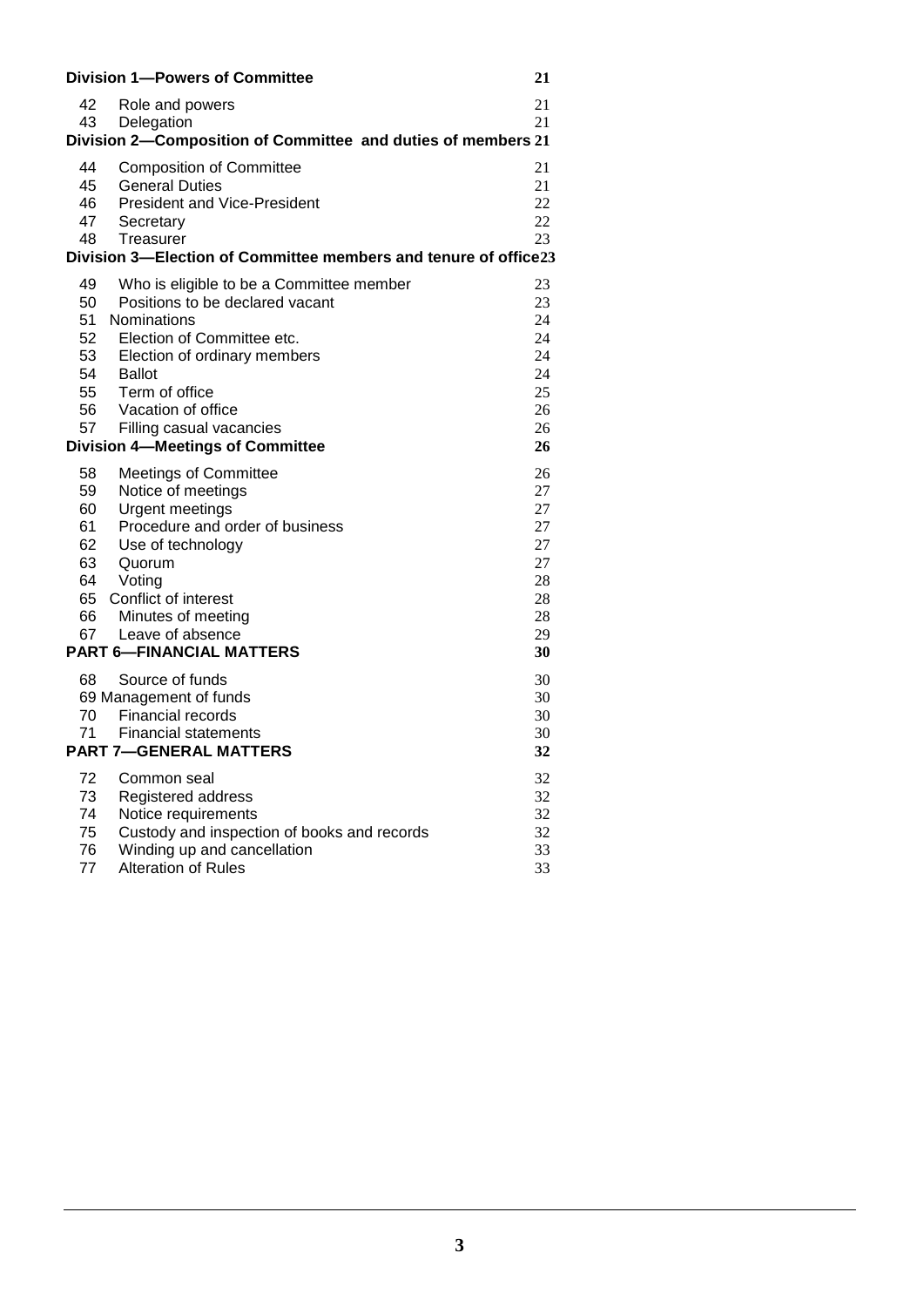#### **Model Rules for an Incorporated Association**

#### **Note**

The persons who from time to time are members of the Association are an incorporated association by the name given in rule 1 of these Rules.

Under section 46 of the **Associations Incorporation Reform Act 2012**, these Rules are taken to constitute the terms of a contract between the Association and its members.

#### **PART 1—PRELIMINARY**

#### **1 Name**

The name of the incorporated association is "Aberfeldie Netball Club Incorporated".

#### **Note**

Under section 23 of the Act, the name of the association and its registration number must appear on all its business documents.

#### **2 Purposes**

The purposes of the association are—

(a) provide teams to participate in the Essendon District Netball Association (EDNA) Inc.

(b) provide for the conduct, encouragement, promotion and administration of the sport of netball for the Aberfeldie Netball Club;

(c) provide opportunities for children and youth to develop fellowship and unity on and off the field of play along with promoting a greater community awareness of, and enjoyment in netball and its contribution to sport generally;

(d) be affiliated and abide by the rules of the EDNA Association Inc.;

(e) promote, encourage and provide opportunities for children and youth to be educated practice and play the sport of netball and to help them better their skills and standards of netball

(f) uphold the rules of netball;

(g) conduct selection and appointment of coaches, officials and representatives where required by the club and the Association for the local competition;

(h) affiliate all club members with Netball Victoria as required by the Association in the pursuit of these purposes and the sport of netball;

(j) ensure that a high standard of sportsmanship is maintained;

(k) use and protect the Intellectual Property of the Association including but not limited to logos, trademarks, copyright and names on any equipment, product, publication or event developed by the Club or the Association;

(l) promote the health and safety of competitors;

(m) encourage competitors to realise their potential and athletic abilities;

(n) undertake and do all such things or activities which are necessary, incidental and conducive to the advancement of these purposes and set the by-laws of the Club.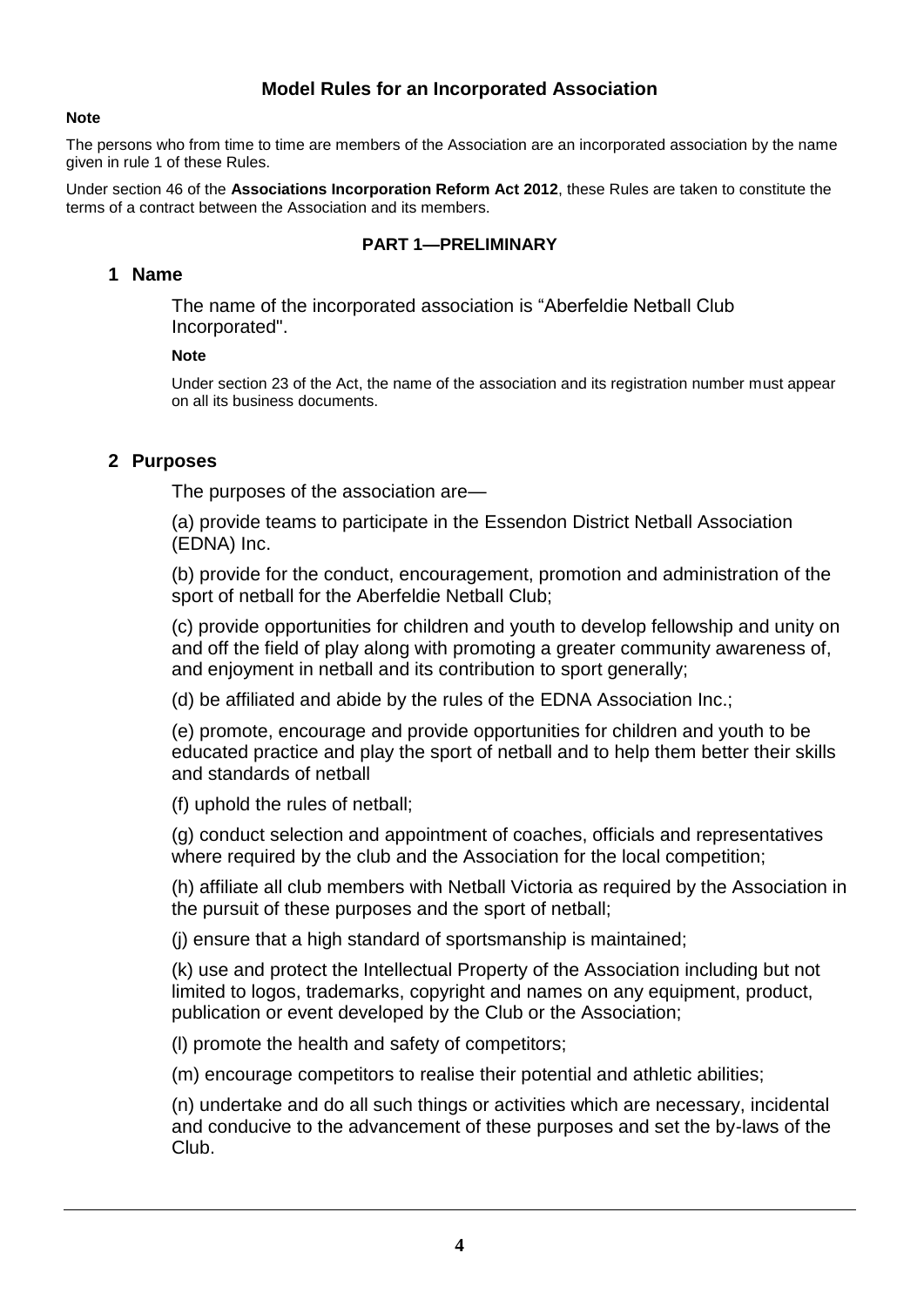# **3 Financial year**

The financial year of the Association is each period of 12 months ending on 31 **October** 

### **4 Definitions**

In these Rules—

- *absolute majority*, of the Committee , means a majority of the Committee members currently holding office and entitled to vote at the time (as distinct from a majority of Committee members present at a Committee meeting);
- *associate member* means a member referred to in rule 14(1);
- *Chairperson*, of a general meeting or Committee meeting, means the person chairing the meeting as required under rule 46;
- **Committee** means the Committee having management of the business of the Association;
- **Committee meeting** means a meeting of the Committee held in accordance with these Rules;
- *Committee member* means a member of the Committee elected or appointed under Division 3 of Part 5;
- *disciplinary appeal meeting* means a meeting of the members of the Association convened under rule 23(3);
- *disciplinary meeting* means a meeting of the Committee convened for the purposes of rule 22;
- *disciplinary subcommittee* means the subcommittee appointed under rule 20;

*financial year* means the 12-month period specified in rule 3;

- *general meeting* means a general meeting of the members of the Association convened in accordance with Part 4 and includes an annual general meeting, a special general meeting and a disciplinary appeal meeting;
- *life member means an individual elected as such and is eligible to vote* Life Membership is in accordance with clause *11 (3)* of the constitution, The Committee may recommend to the Association/Club in General Meeting and the General Meeting may resolve that a person who has rendered distinguished service to Aberfeldie Netball Club.
- *member* means a member of the Association;
- *registered member* means the registered player or the parent or guardian of the registered player if the player is under the age of 18 years;
- *member entitled to vote* means a member who under rule 13(2) is entitled to vote at a general meeting;
- *special resolution* means a resolution that requires not less than three-quarters of the members voting at a general meeting, whether in person or by proxy, to vote in favour of the resolution;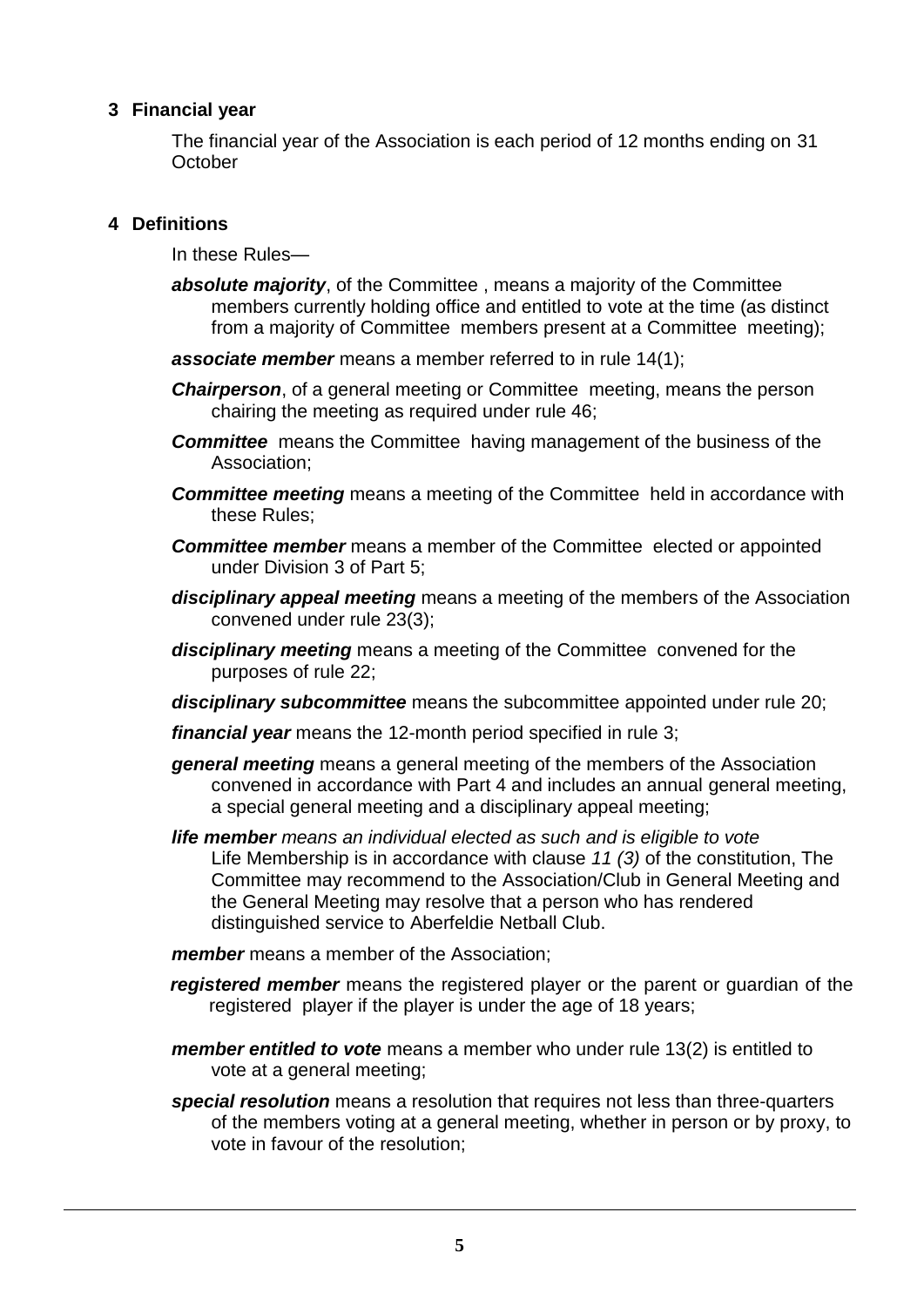#### *the Act* means the **Associations Incorporation Reform Act 2012** and includes any regulations made under that Act;

*the Registrar* means the Registrar of Incorporated Associations.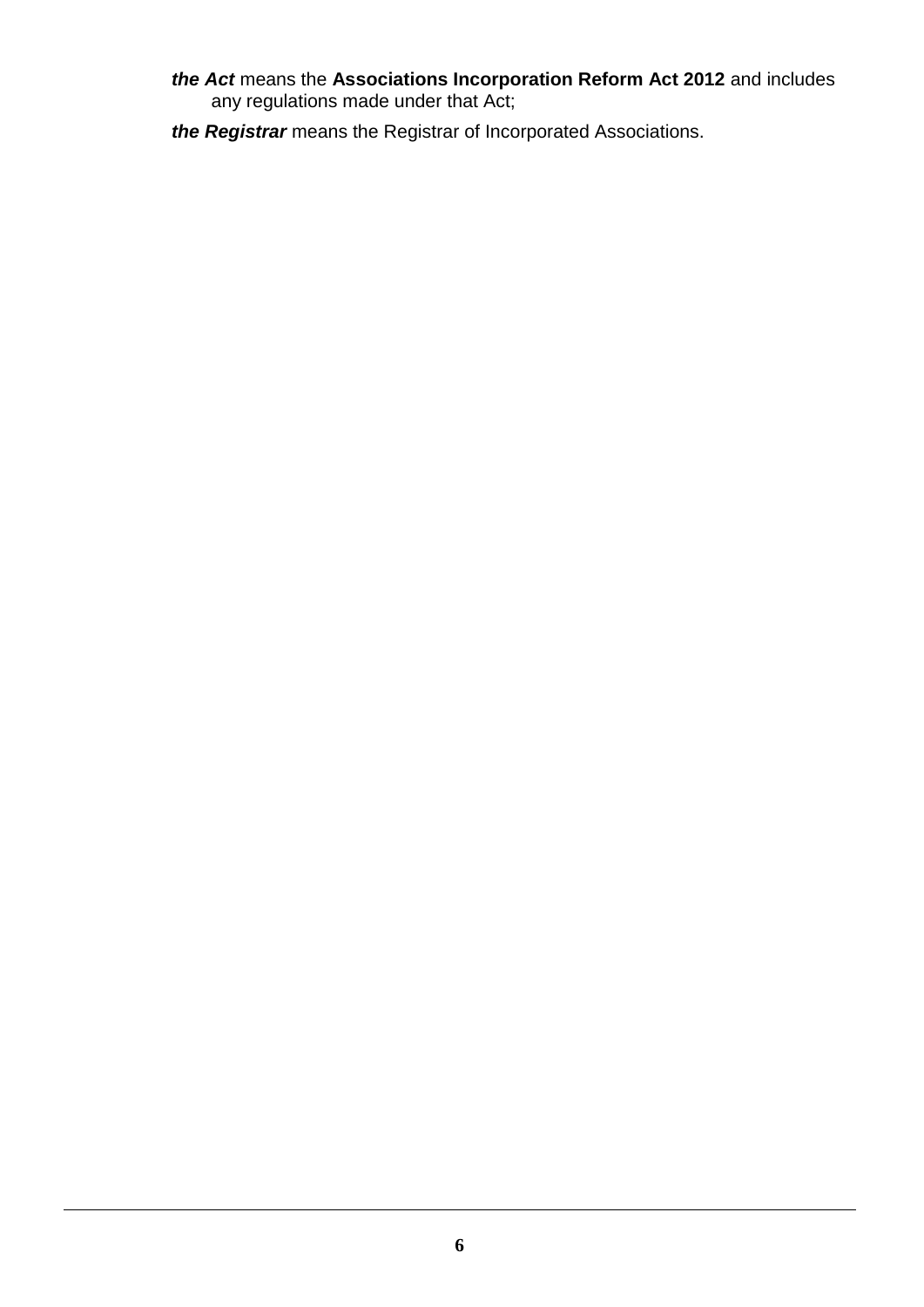# **PART 2—POWERS OF ASSOCIATION**

## **5 Powers of Association**

- (1) Subject to the Act, the Association has power to do all things incidental or conducive to achieve its purposes.
- (2) Without limiting subrule (1), the Association may—
	- (a) acquire, hold and dispose of real or personal property;
	- (b) open and operate accounts with financial institutions;
	- (c) invest its money in any security in which trust monies may lawfully be invested;
	- (d) raise and borrow money on any terms and in any manner as it thinks fit;
	- (e) secure the repayment of money raised or borrowed, or the payment of a debt or liability;
	- (f) appoint agents to transact business on its behalf;
	- (g) enter into any other contract it considers necessary or desirable.
- (3) The Association may only exercise its powers and use its income and assets (including any surplus) for its purposes.

### **6 Not for profit organisation**

- (1) The Association must not distribute any surplus, income or assets directly or indirectly to its members.
- (2) Subrule (1) does not prevent the Association from paying a member—
	- (a) reimbursement for expenses properly incurred by the member; or
	- (b) for goods or services provided by the member—

if this is done in good faith on terms no more favourable than if the member was not a member.

#### **Note**

Section 33 of the Act provides that an incorporated association must not secure pecuniary profit for its members. Section 4 of the Act sets out in more detail the circumstances under which an incorporated association is not taken to secure pecuniary profit for its members.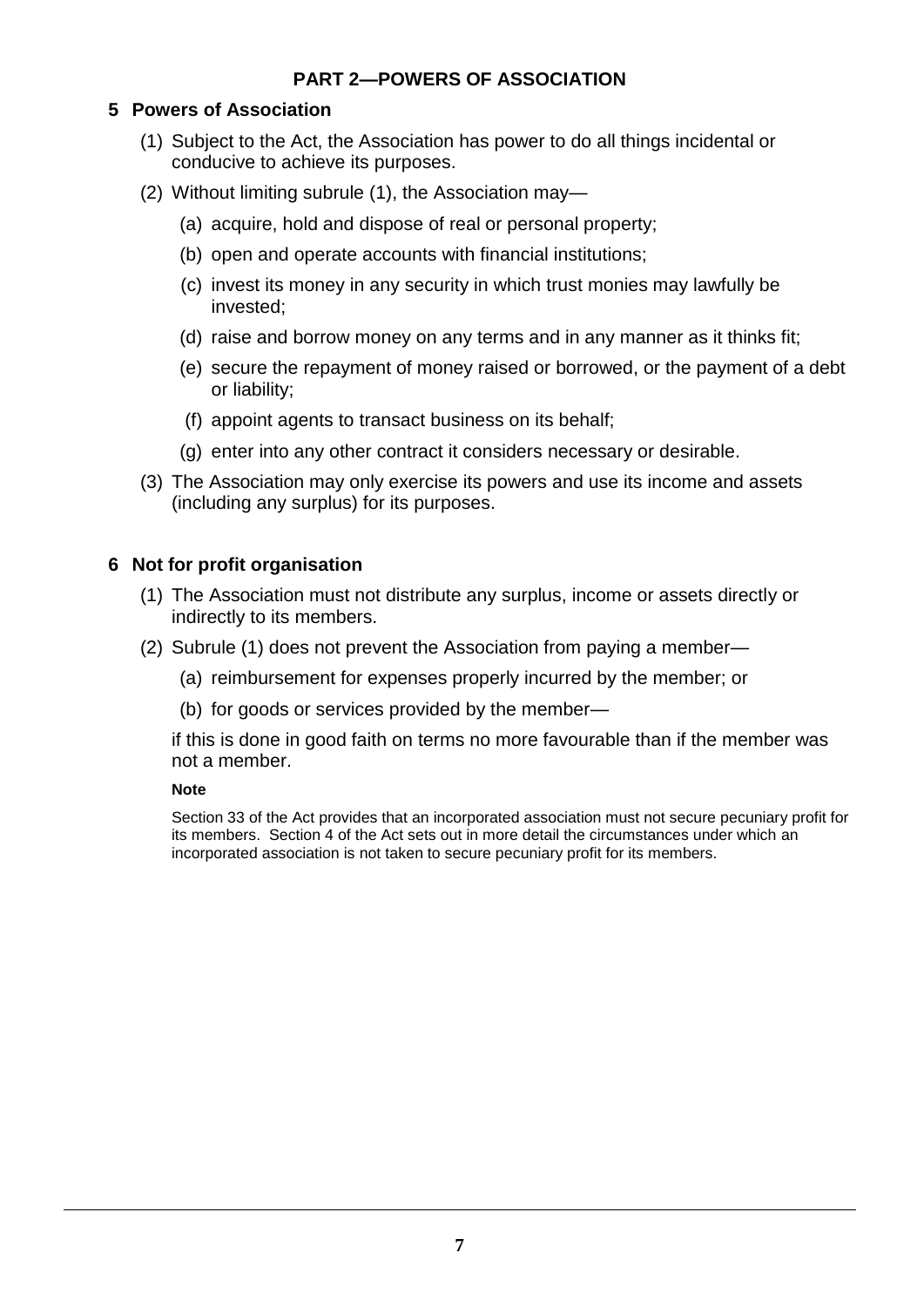# **PART 3—MEMBERS, DISCIPLINARY PROCEDURES AND GRIEVANCES**

# **Division 1—Membership**

# **7 Minimum number of members**

The Association must have at least 5 members.

### **8 Who is eligible to be a member**

Any person who supports the purposes and agrees to abide by terms and conditions of the Aberfeldie Netball Club code of conduct of the Association is eligible for membership.

# **9 Application for membership**

- (1) To apply to become a member of the Association, a person must submit a written application to a Committee member stating that the person—
	- (a) wishes to become a member of the Association; and
	- (b) supports the purposes of the Association; and
	- (c) agrees to comply with these Rules.
- (2) The application—
	- (a) must be signed by the applicant; and
	- (b) may be accompanied by the joining fee.

#### **Note**

The joining fee is the fee (if any) determined by the Association under rule 12(3).

#### **10 Consideration of application**

- (1) As soon as practicable after an application for membership is received, the Committee must decide by resolution whether to accept or reject the application.
- (2) The Committee must notify the applicant in writing of its decision as soon as practicable after the decision is made.
- (3) If the Committee rejects the application, it must return any money accompanying the application to the applicant.
- (4) No reason need be given for the rejection of an application.

# **11 New membership**

- (1) If an application for membership is approved by the Committee
	- (a) the resolution to accept the membership must be recorded in the minutes of the Committee meeting; and
	- (b) the Secretary must, as soon as practicable, enter the name and address of the new member, and the date of becoming a member, in the register of members.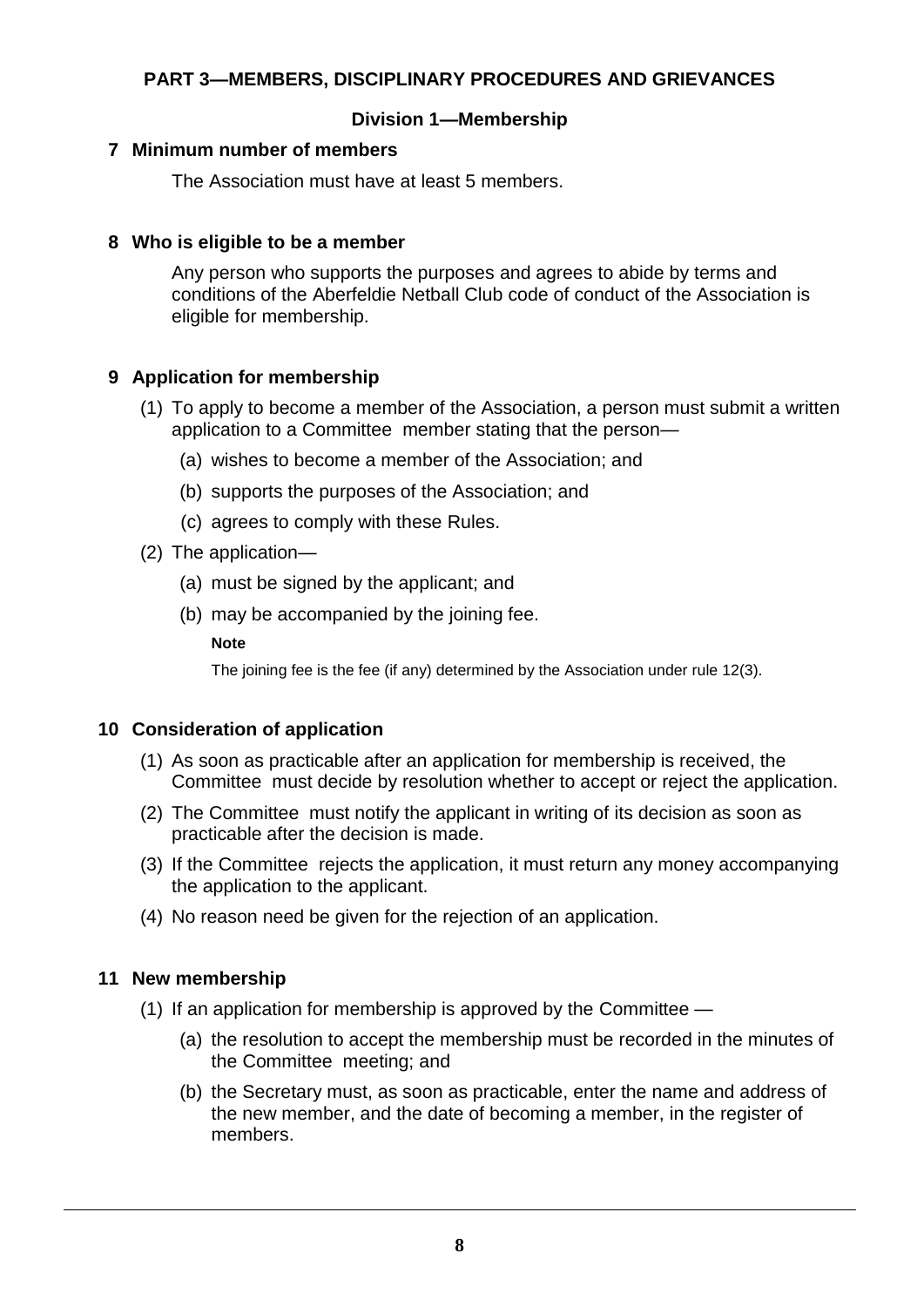- (2) A person becomes a member of the Association and, subject to rule 13(2), is entitled to exercise his or her rights of membership from the date, whichever is the later, on which—
	- (a) the Committee approves the person's membership; or
	- (b) the person pays the joining fee.
- (3) The Committee may recommend to the Association/Club in General Meeting and the General Meeting may resolve that a person who has rendered distinguished service to Aberfeldie Netball Club. The criteria to be met by an individual to be considered for life membership are as follows;
	- (a) the individual's service is deemed to have assisted the advancement of Aberfeldie Netball Club in the club as a player or administrator or otherwise,
	- (b) and who has been a Participant Member or otherwise involved the club for at least 7 years.
	- (c) The nominee accepts the nomination in writing within one month of receiving notification of the resolution

### **12 Annual subscription and fee on joining**

- (1) At each annual general meeting, the Association must determine—
	- (a) the amount of the annual subscription (if any) for the following financial year; and
	- (b) the date for payment of the annual subscription.

The annual subscription for each ordinary membership and for each other class of membership (if any) is the relevant amount set *Agree*

- (2) The Association may determine that a lower annual subscription is payable by associate members.
- (3) The Association may determine that any new member who joins after the start of a financial year must, for that financial year, pay a fee equal to—
	- (a) the full annual subscription; or
	- (b) a pro rata annual subscription based on the remaining part of the financial year; or
	- (c) a fixed amount determined from time to time by the Association.
- (4) The rights of a member (including the right to vote) who has not paid the annual subscription by the due date are suspended until the subscription is paid.
- (5) A member who has not paid the annual subscription within **60** days of the due date may be struck off the members register at the discretion of the Committee but may reapply.

#### **13 General rights of members**

- (1) A member of the Association who is entitled to vote has the right—
	- (a) to receive notice of general meetings and of proposed special resolutions in the manner and time prescribed by these Rules; and
	- (b) to submit items of business for consideration at a general meeting; and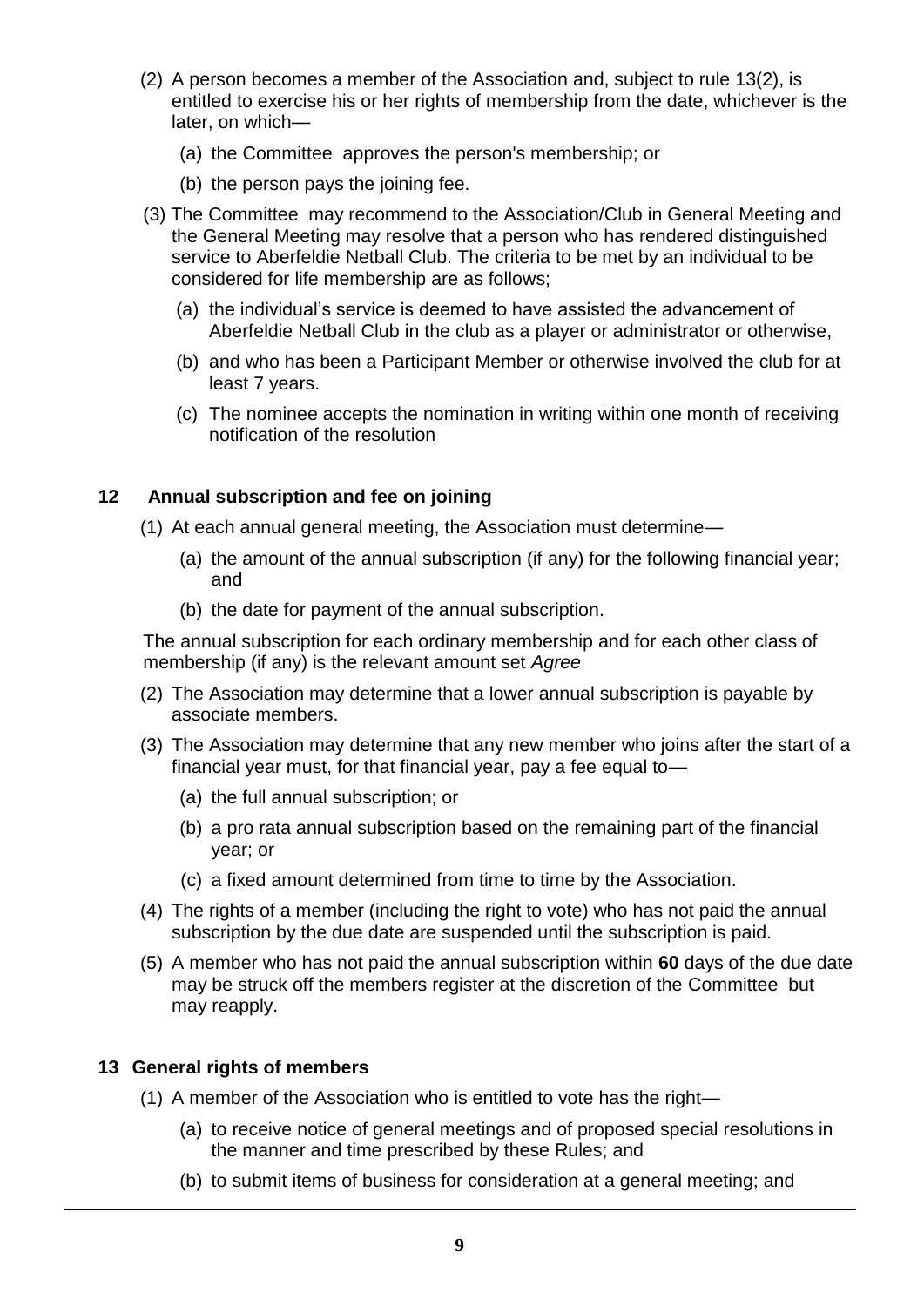- (c) to attend and be heard at general meetings; and
- (d) to vote at a general meeting; and
- (e) to have access to the minutes of general meetings and other documents of the Association as provided under rule 75; and
- (f) to inspect the register of members.
- (2) A member is entitled to vote if—
	- (a) the member is a member other than an associate member; and
	- (b) more than 30 business days have passed since he or she became a member of the Association; and
	- (c) the member's membership rights are not suspended for any reason.

### **14 Associate members**

- (1) Associate members of the Association include—
	- (a) any members under the age of 15 years; and
	- (b) any other category of member as determined by special resolution at a general meeting.
- (2) An associate member must not vote but may have other rights as determined by the Committee or by resolution at a general meeting.

### **15 Rights not transferable**

The rights of a member are not transferable and end when membership ceases.

#### **16 Ceasing membership**

- (1) The membership of a person ceases on resignation, expulsion or death.
- (2) If a person ceases to be a member of the Association, the Secretary must, as soon as practicable, enter the date the person ceased to be a member in the register of members.

#### **17 Resigning as a member**

(1) A member may resign by notice in writing given to the Association.

#### **Note**

Rule 74(3) sets out how notice may be given to the association. It includes by post or by handing the notice to a member of the Committee .

- (2) A member is taken to have resigned if—
	- (a) the member's annual subscription is more than 12 months in arrears; or
	- (b) where no annual subscription is payable—
		- (I) the Secretary has made a written request to the member to confirm that he or she wishes to remain a member; and
		- (ii) the member has not, within 3 months after receiving that request, confirmed in writing that he or she wishes to remain a member.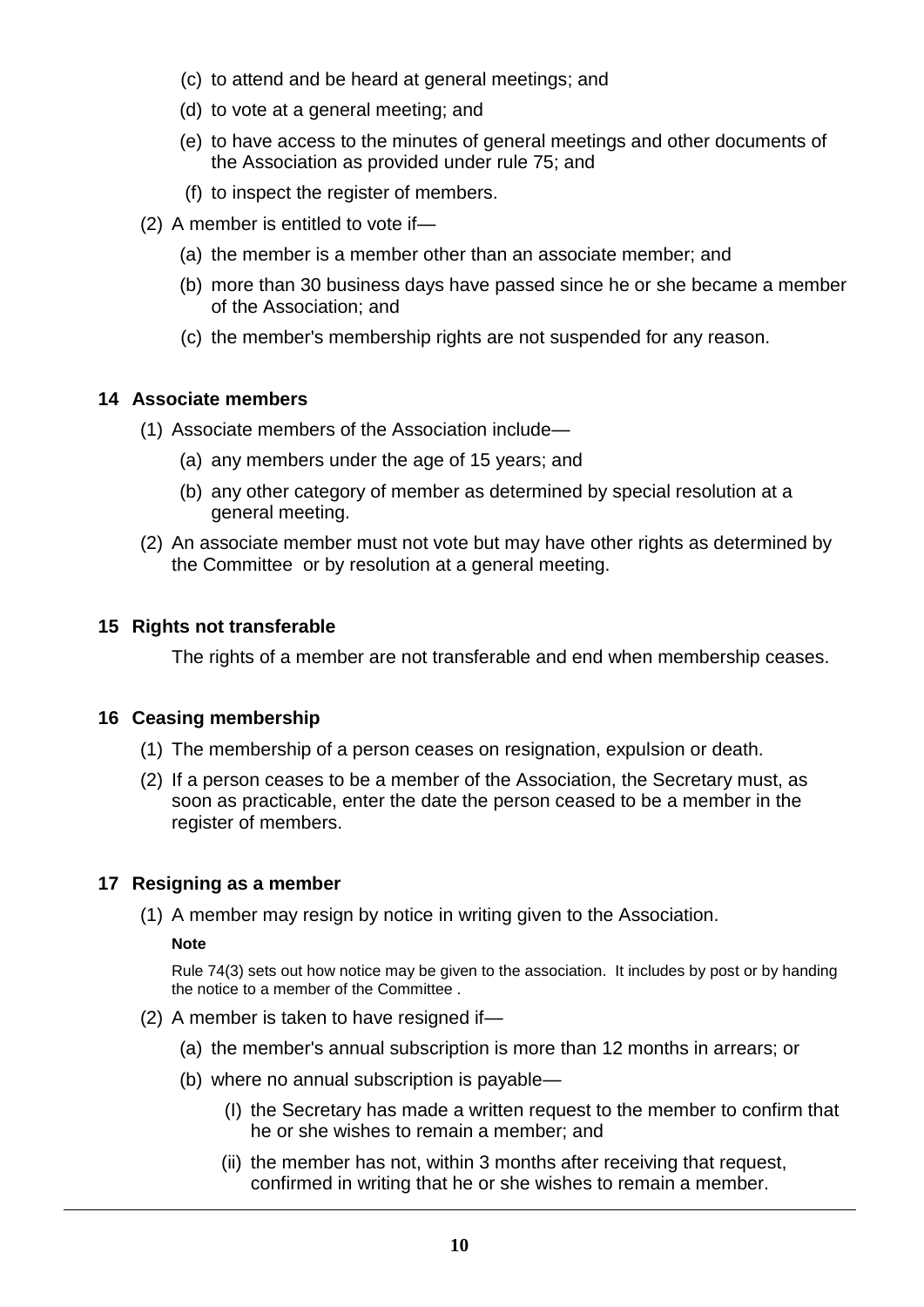# **18 Register of members**

- (1) The Secretary must keep and maintain a register of members that includes—
	- (a) for each current member—
		- (I) the member's name;
		- (ii) the address for notice last given by the member;
		- (iii) the date of becoming a member;
		- (iv) if the member is an associate member, a note to that effect;
		- (v) any other information determined by the Committee ; and
	- (b) for each former member, the date of ceasing to be a member.
- (2) Any member may, at a reasonable time and free of charge, inspect the register of members.

#### **Note**

Under section 59 of the Act, access to the personal information of a person recorded in the register of members may be restricted in certain circumstances. Section 58 of the Act provides that it is an offence to make improper use of information about a person obtained from the Register of Members.

# **Division 2—Disciplinary action**

#### **19 Grounds for taking disciplinary action**

The Association may take disciplinary action against a member in accordance with this Division if it is determined that the member—

- (a) has failed to comply with these Rules; or
- (b) refuses to support the purposes of the Association; or
- (c) has engaged in conduct prejudicial to the Association.

# **20 Disciplinary subcommittee**

- (1) If the Committee is satisfied that there are sufficient grounds for taking disciplinary action against a member, the Committee must appoint a disciplinary subcommittee to hear the matter and determine what action, if any, to take against the member.
- (2) The members of the disciplinary subcommittee—
	- (a) may be Committee members, members of the Association or anyone else; but
	- (b) must not be biased against, or in favour of, the member concerned.

#### **21 Notice to member**

(1) Before disciplinary action is taken against a member, the Secretary must give written notice to the member—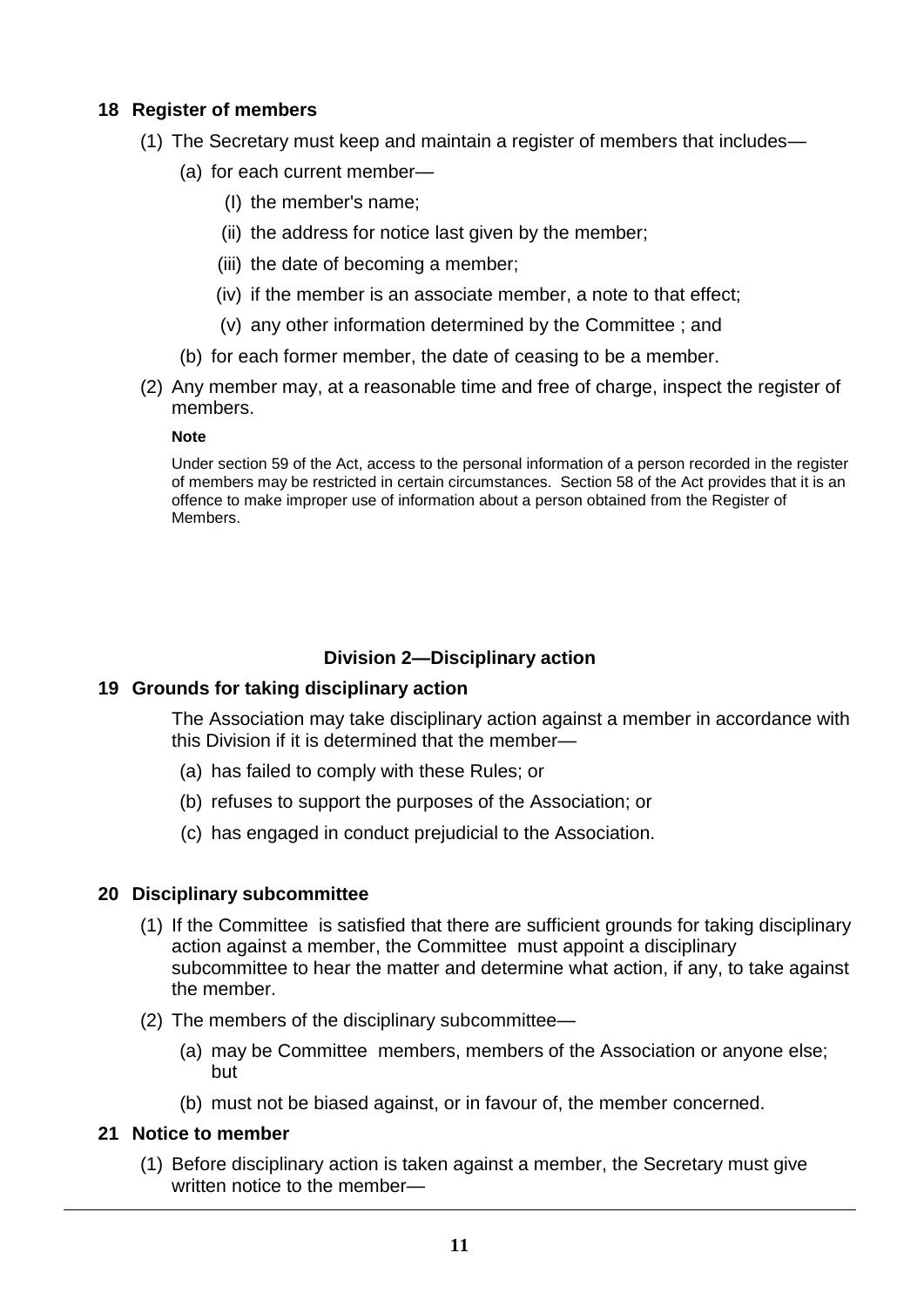- (a) stating that the Association proposes to take disciplinary action against the member; and
- (b) stating the grounds for the proposed disciplinary action; and
- (c) specifying the date, place and time of the meeting at which the disciplinary subcommittee intends to consider the disciplinary action (the *disciplinary meeting*); and
- (d) advising the member that he or she may do one or both of the following—
	- (i) attend the disciplinary meeting and address the disciplinary subcommittee at that meeting;
	- (ii) give a written statement to the disciplinary subcommittee at any time before the disciplinary meeting; and
- (e) setting out the member's appeal rights under rule 23.
- (2) The notice must be given no earlier than 28 days, and no later than 14 days, before the disciplinary meeting is held.

# **22 Decision of subcommittee**

- (1) At the disciplinary meeting, the disciplinary subcommittee must—
	- (a) give the member an opportunity to be heard; and
	- (b) consider any written statement submitted by the member.
- (2) After complying with subrule (1), the disciplinary subcommittee may—
	- (a) take no further action against the member; or
	- (b) subject to subrule (3)—
		- (i) reprimand the member; or
		- (ii) suspend the membership rights of the member for a specified period; or
		- (iii) expel the member from the Association.
- (3) The disciplinary subcommittee may not fine the member.
- (4) The suspension of membership rights or the expulsion of a member by the disciplinary subcommittee under this rule takes effect immediately after the vote is passed.

# **23 Appeal rights**

(1) A person whose membership rights have been suspended or who has been expelled from the Association under rule 22 may not appeal that decision.

# **24 Conduct of disciplinary appeal meeting**

- (1) At a disciplinary appeal meeting—
	- (a) no business other than the question of the appeal may be conducted; and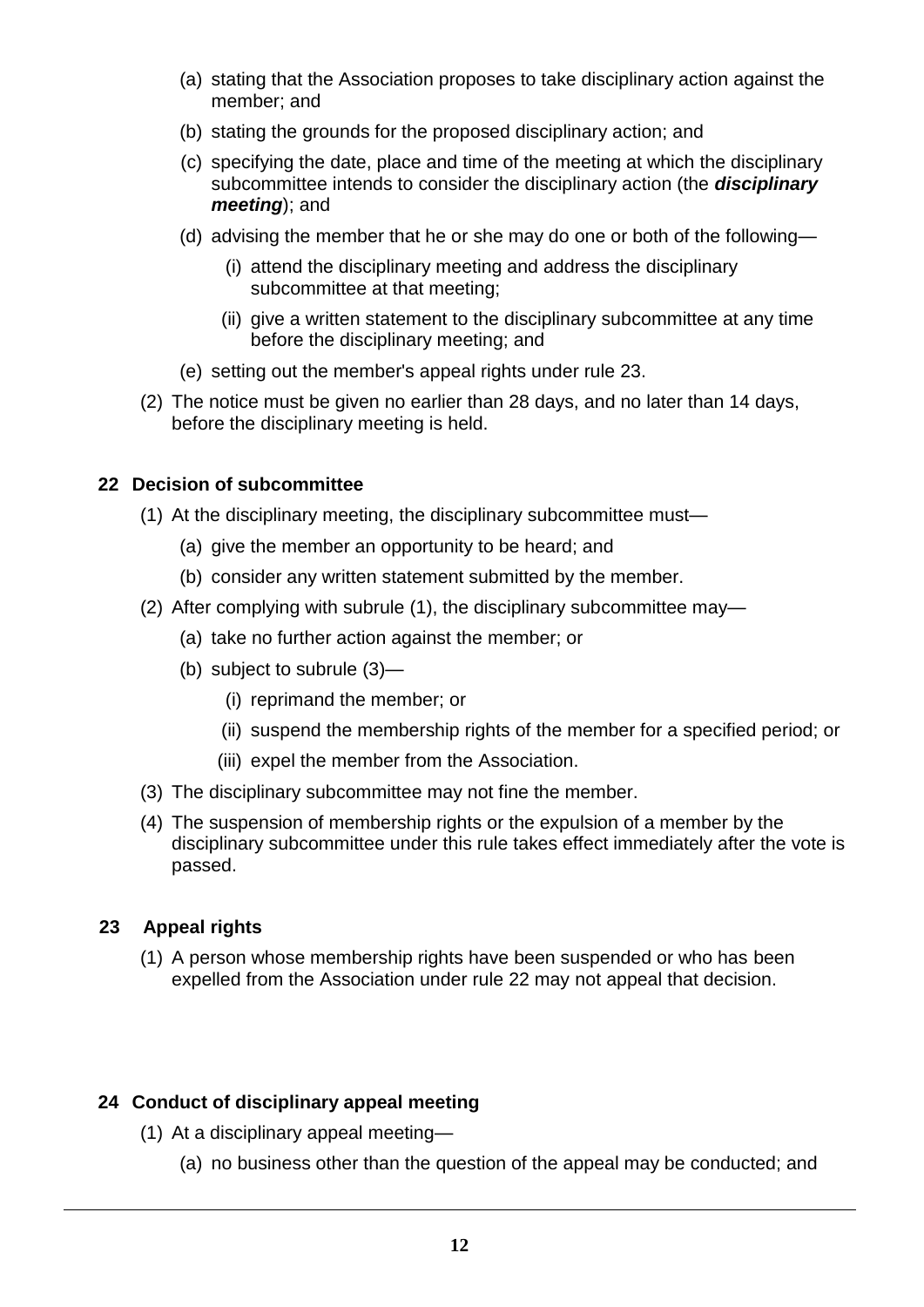- (b) the Committee must state the grounds for suspending or expelling the member and the reasons for taking that action; and
- (c) the person whose membership has been suspended or who has been expelled must be given an opportunity to be heard.
- (2) After complying with subrule (1), the members present and entitled to vote at the meeting must vote by secret ballot on the question of whether the decision to suspend or expel the person should be upheld or revoked.
- (3) A member may not vote by proxy at the meeting.
- (4) The decision is upheld if not less than three quarters of the members voting at the meeting vote in favour of the decision.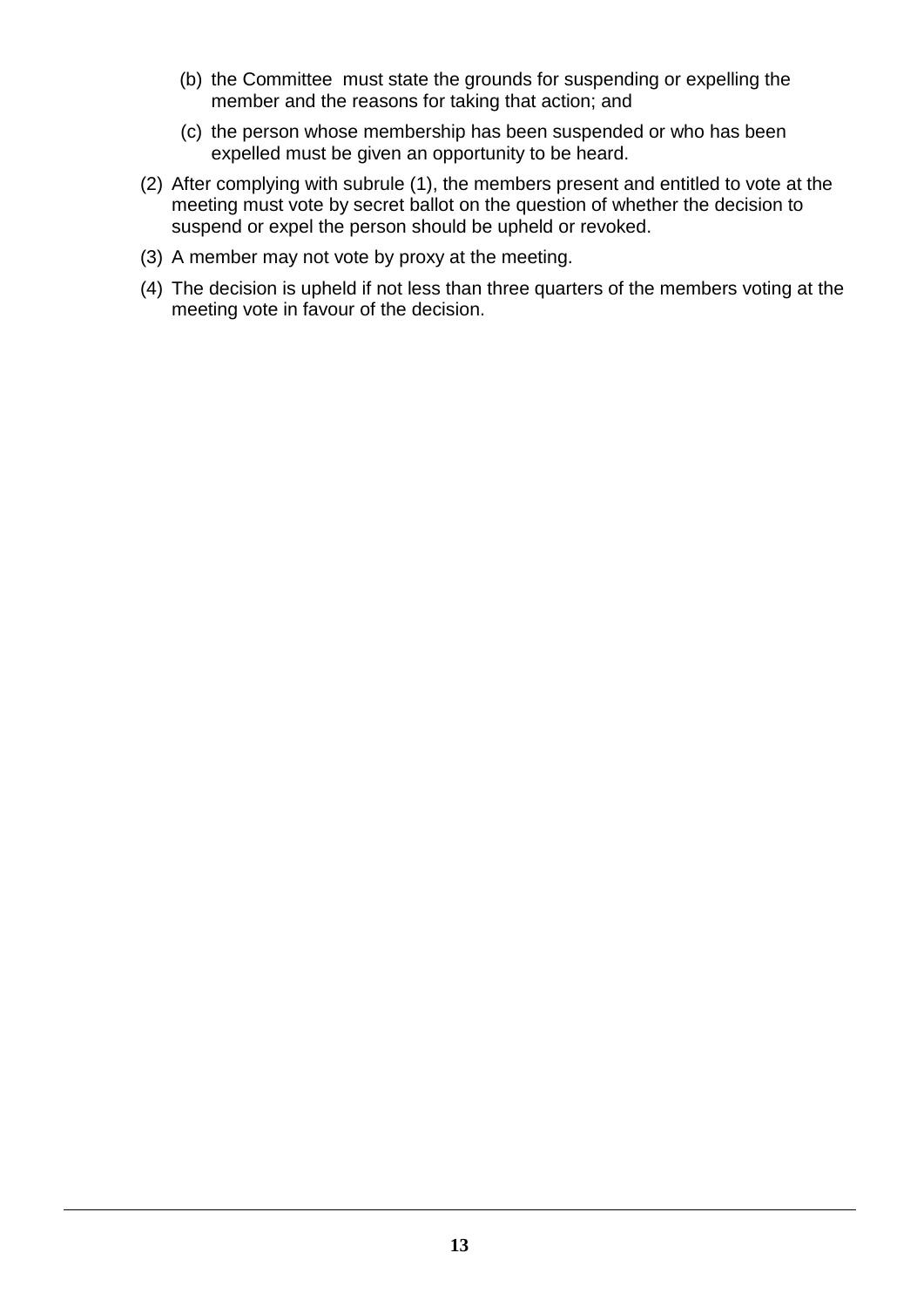#### **Division 3—Grievance procedure**

# **25 Application**

- (1) The grievance procedure set out in this Division applies to disputes under these Rules between—
	- (a) a member and another member;
	- (b) a member and the Committee ;
	- (c) a member and the Association.
- (2) A member must not initiate a grievance procedure in relation to a matter that is the subject of a disciplinary procedure until the disciplinary procedure has been completed.

### **26 Parties must attempt to resolve the dispute**

The parties to a dispute must attempt to resolve the dispute between themselves within 14 days of the dispute coming to the attention of each party.

### **27 Appointment of mediator**

- (1) If the parties to a dispute are unable to resolve the dispute between them within the time required by rule 26, the parties must within 10 days—
	- (a) notify the Committee of the dispute; and
	- (b) agree to or request the appointment of a mediator; and
	- (c) attempt in good faith to settle the dispute by mediation.
- (2) The mediator must be—
	- (a) a person chosen by agreement between the parties; or
	- (b) in the absence of agreement—
		- (i) if the dispute is between a member and another member—a person appointed by the Committee ; or
		- (ii) if the dispute is between a member and the Committee or the Association—a person appointed or employed by the Dispute Settlement Centre of Victoria.
- (3) A mediator appointed by the Committee may be a member or former member of the Association but in any case, must not be a person who—
	- (a) has a personal interest in the dispute; or
	- (b) is biased in favour of or against any party.

#### **28 Mediation process**

- (1) The mediator to the dispute, in conducting the mediation, must—
	- (a) give each party every opportunity to be heard; and
	- (b) allow due consideration by all parties of any written statement submitted by any party; and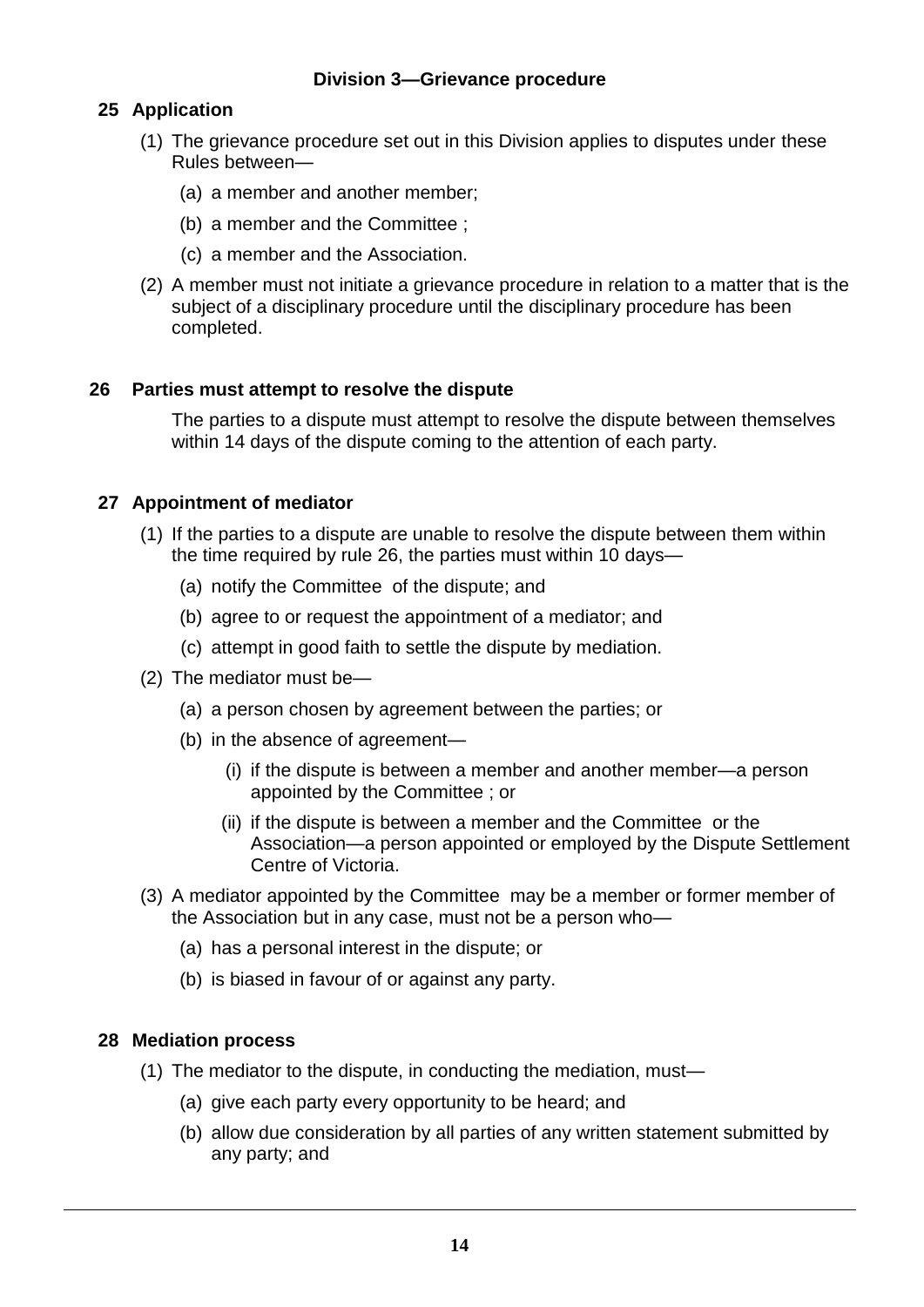- (c) ensure that natural justice is accorded to the parties throughout the mediation process.
- (2) The mediator must not determine the dispute.

# **29 Failure to resolve dispute by mediation**

If the mediation process does not resolve the dispute, the parties may seek to resolve the dispute in accordance with the Act or otherwise at law.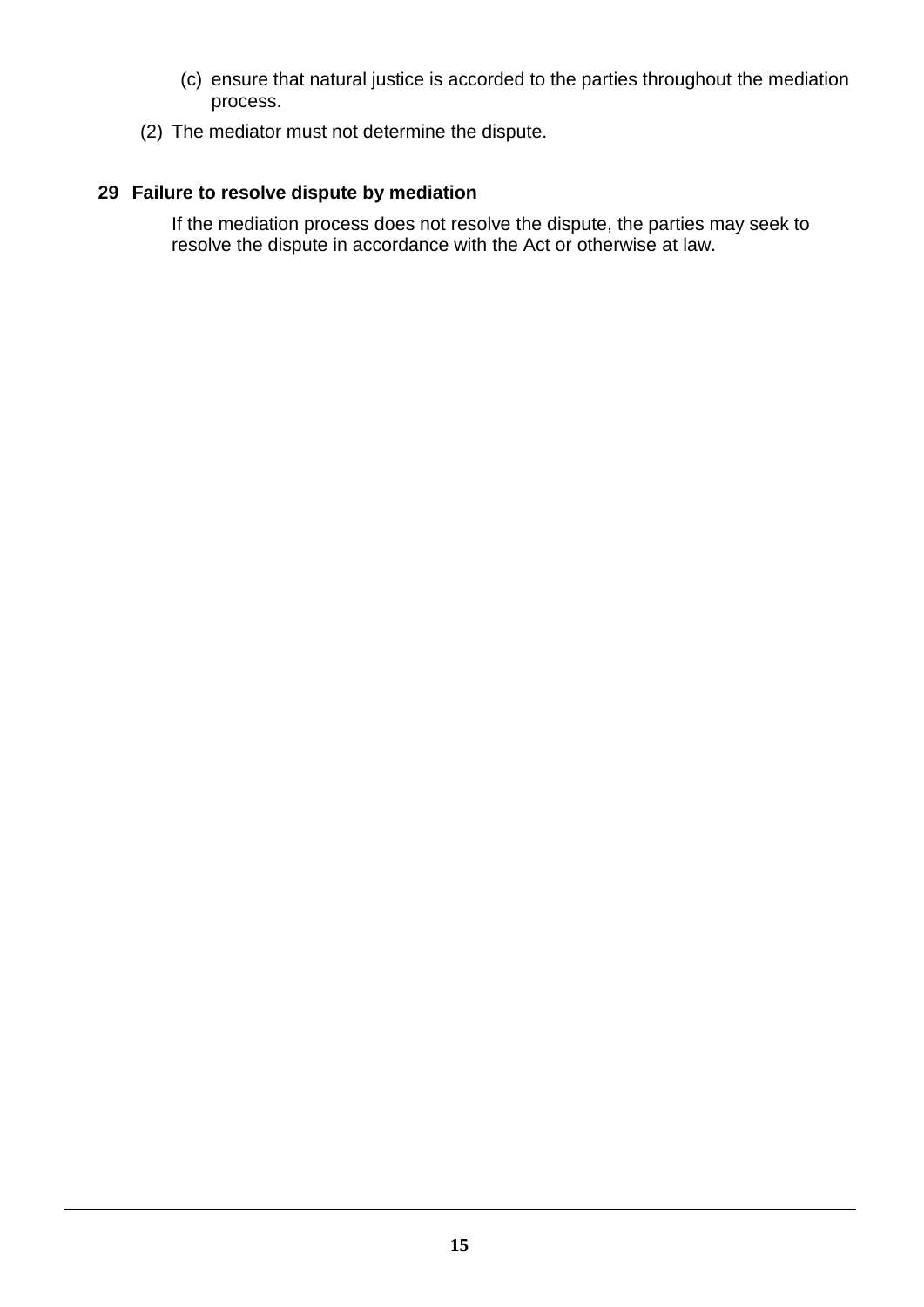# **PART 4—GENERAL MEETINGS OF THE ASSOCIATION**

#### **30 Annual general meetings**

- (1) The Committee must convene an annual general meeting of the Association to be held within 5 months after the end of each financial year.
- (2) Despite subrule (1), the Association may hold its first annual general meeting at any time within 18 months after its incorporation.
- (3) The Committee may determine the date, time and place of the annual general meeting.
- (4) The ordinary business of the annual general meeting is as follows—
	- (a) to confirm the minutes of the previous annual general meeting and of any special general meeting held since then;
	- (b) to receive and consider—
		- (i) the annual report of the Committee on the activities of the Association during the preceding financial year; and
		- (ii) the financial statements of the Association for the preceding financial year submitted by the Committee in accordance with Part 7 of the Act;
	- (c) to elect the members of the Committee ;
	- (d) to confirm or vary the amounts (if any) of the annual subscription and joining fee.
- (5) The annual general meeting may also conduct any other business of which notice has been given in accordance with these Rules.

# **31 Special general meetings**

- (1) Any general meeting of the Association, other than an annual general meeting or a disciplinary appeal meeting, is a special general meeting.
- (2) The Committee may convene a special general meeting whenever it thinks fit.
- (3) No business other than that set out in the notice under rule 33 may be conducted at the meeting.

#### **Note**

General business may be considered at the meeting if it is included as an item for consideration in the notice under rule 33 and the majority of members at the meeting agree.

#### **32 Special general meeting held at request of members**

- (1) The Committee must convene a special general meeting if a request to do so is made in accordance with subrule (2) by at least 10% of the total number of members.
- (2) A request for a special general meeting must—
	- (a) be in writing; and
	- (b) state the business to be considered at the meeting and any resolutions to be proposed; and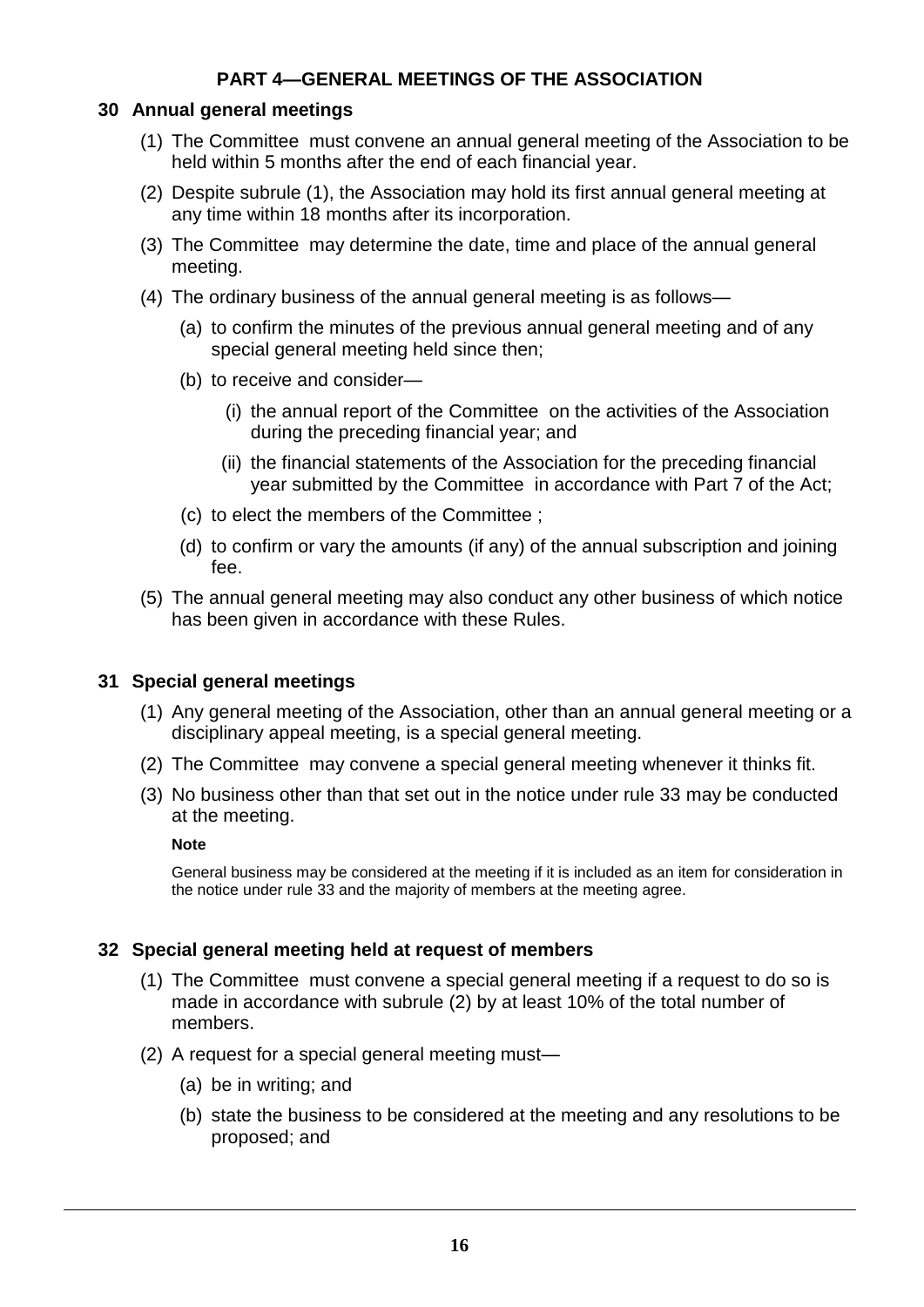- (c) include the names and signatures of the members requesting the meeting; and
- (d) be given to the Secretary.
- (3) If the Committee does not convene a special general meeting within one month after the date on which the request is made, the members making the request (or any of them) may convene the special general meeting.
- (4) A special general meeting convened by members under subrule (3)—
	- (a) must be held within 3 months after the date on which the original request was made; and
	- (b) may only consider the business stated in that request.

# **33 Notice of general meetings**

- (1) The Secretary (or, in the case of a special general meeting convened under rule 32(3), the members convening the meeting) must give to each member of the Association—
	- (a) at least 21 days' notice of a general meeting if a special resolution is to be proposed at the meeting; or
	- (b) at least 14 days' notice of a general meeting in any other case.
- (2) The notice must—
	- (a) specify the date, time and place of the meeting; and
	- (b) indicate the general nature of each item of business to be considered at the meeting; and
	- (c) if a special resolution is to be proposed—
		- (i) state in full the proposed resolution; and
		- (ii) state the intention to propose the resolution as a special resolution; and
	- (d) comply with rule 34(5).
- (3) This rule does not apply to a disciplinary appeal meeting.

#### **Note**

Rule 23(4) sets out the requirements for notice of a disciplinary appeal meeting.

# **34 Proxies**

- (1) A member may appoint another member as his or her proxy to vote and speak on his or her behalf at a general meeting other than at a disciplinary appeal meeting.
- (2) The appointment of a proxy must be in writing and signed by the member making the appointment.
- (3) The member appointing the proxy may give specific directions as to how the proxy is to vote on his or her behalf, otherwise the proxy may vote on behalf of the member in any matter as he or she sees fit.
- (4) If the Committee has approved a form for the appointment of a proxy, the member may use any other form that clearly identifies the person appointed as the member's proxy and that has been signed by the member.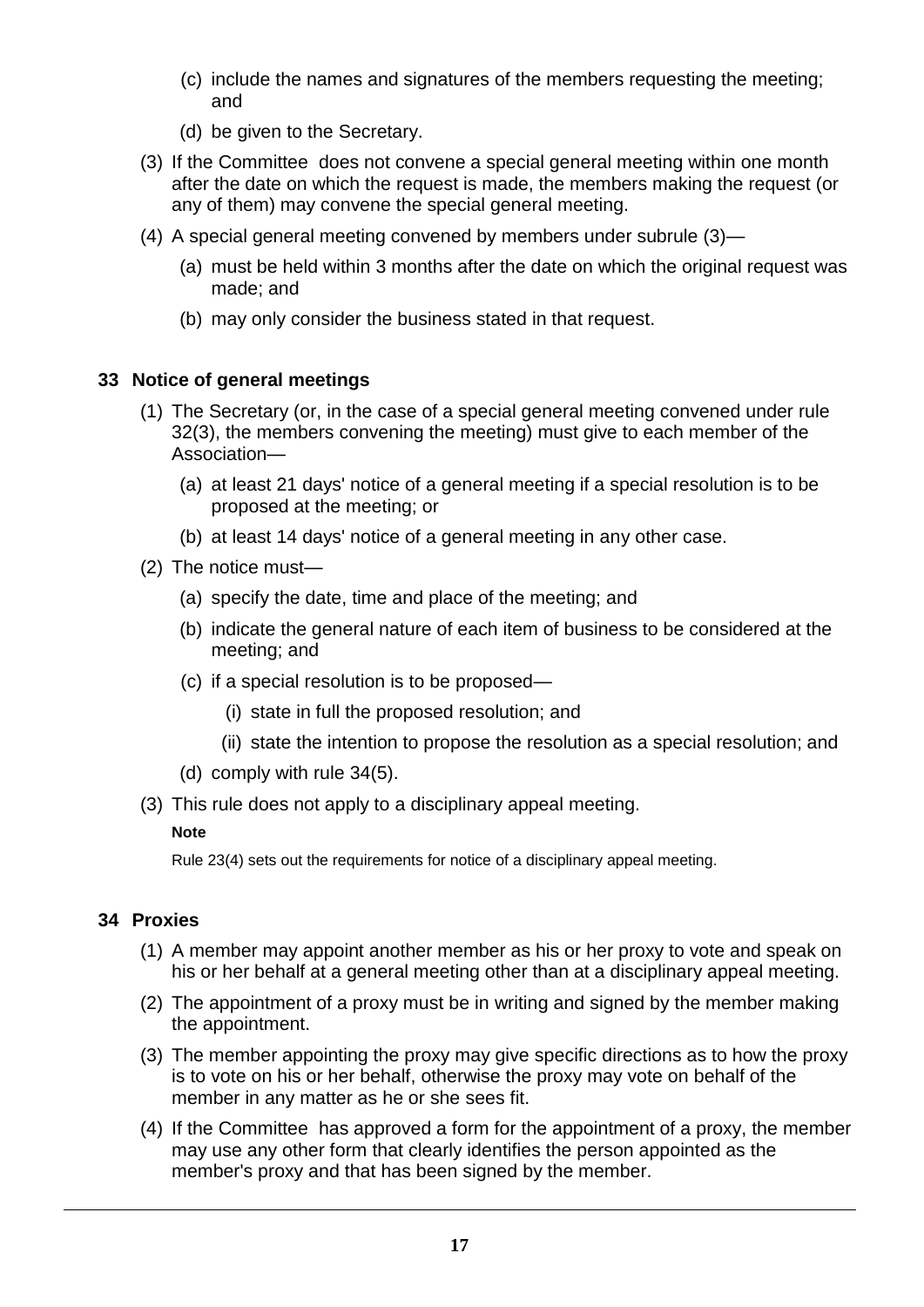- (5) Notice of a general meeting given to a member under rule 33 must—
	- (a) state that the member may appoint another member as a proxy for the meeting; and
	- (b) include a copy of any form that the Committee has approved for the appointment of a proxy.
- (6) A form appointing a proxy must be given to the Chairperson of the meeting before or at the commencement of the meeting.
- (7) A form appointing a proxy sent by post or electronically is of no effect unless it is received by the Association no later than 24 hours before the commencement of the meeting.
- (8) No one member may hold more than 4 proxies. *Agree*

### **35 Use of technology**

- (1) A member not physically present at a general meeting may be permitted to participate in the meeting by the use of technology that allows that member and the members present at the meeting to clearly and simultaneously communicate with each other.
- (2) For the purposes of this Part, a member participating in a general meeting as permitted under subrule (1) is taken to be present at the meeting and, if the member votes at the meeting, is taken to have voted in person.

### **36 Quorum at general meetings**

- (1) No business may be conducted at a general meeting unless a quorum of members is present.
- (2) The quorum for a general meeting is the presence (physically, by proxy or as allowed under rule 35) of 10% of the members entitled to vote.
- (3) If a quorum is not present within 30 minutes after the notified commencement time of a general meeting—
	- (a) in the case of a meeting convened by, or at the request of, members under rule 32—the meeting must be dissolved;

#### **Note**

If a meeting convened by, or at the request of, members is dissolved under this subrule, the business that was to have been considered at the meeting is taken to have been dealt with. If members wish to have the business reconsidered at another special meeting, the members must make a new request under rule 32.

- (b) in any other case—
	- (i) the meeting must be adjourned to a date not more than 21 days after the adjournment; and
	- (ii) notice of the date, time and place to which the meeting is adjourned must be given at the meeting and confirmed by written notice given to all members as soon as practicable after the meeting.
- (4) If a quorum is not present within 30 minutes after the time to which a general meeting has been adjourned under subrule (3)(b), the members present at the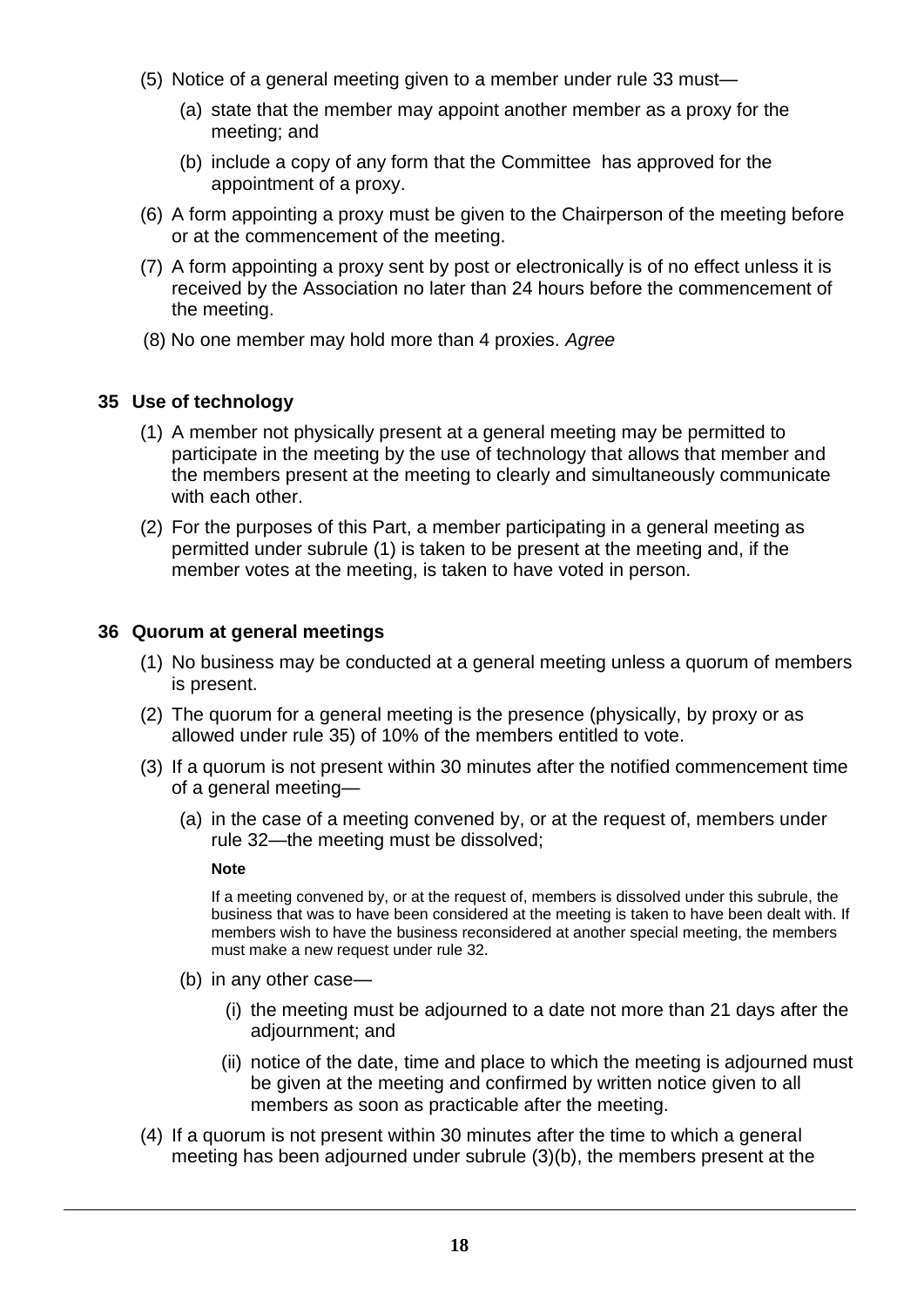meeting (if not fewer than 3) may proceed with the business of the meeting as if a quorum were present.

# **37 Adjournment of general meeting**

- (1) The Chairperson of a general meeting at which a quorum is present may, with the consent of a majority of members present at the meeting, adjourn the meeting to another time at the same place or at another place.
- (2) Without limiting subrule (1), a meeting may be adjourned—
	- (a) if there is insufficient time to deal with the business at hand; or
	- (b) to give the members more time to consider an item of business.

#### **Example**

The members may wish to have more time to examine the financial statements submitted by the Committee at an annual general meeting.

- (3) No business may be conducted on the resumption of an adjourned meeting other than the business that remained unfinished when the meeting was adjourned.
- (4) Notice of the adjournment of a meeting under this rule is not required unless the meeting is adjourned for 14 days or more, in which case notice of the meeting must be given in accordance with rule 33.

### **38 Voting at general meeting**

- (1) On any question arising at a general meeting—
	- (a) subject to subrule (3), each member who is entitled to vote has one vote; and
	- (b) members may vote personally or by proxy; and
	- (c) except in the case of a special resolution, the question must be decided on a majority of votes.
- (2) If votes are divided equally on a question, the Chairperson of the meeting has a second or casting vote.
- (3) If the question is whether or not to confirm the minutes of a previous meeting, only members who were present at that meeting may vote.
- (4) This rule does not apply to a vote at a disciplinary appeal meeting conducted under rule 24.

#### **39 Special resolutions**

A special resolution is passed if not less than three quarters of the members voting at a general meeting (whether in person or by proxy) vote in favour of the resolution.

#### **Note**

In addition to certain matters specified in the Act, a special resolution is required—

- (a) to remove a Committee member from office;
- (b) to alter these Rules, including changing the name or any of the purposes of the Association.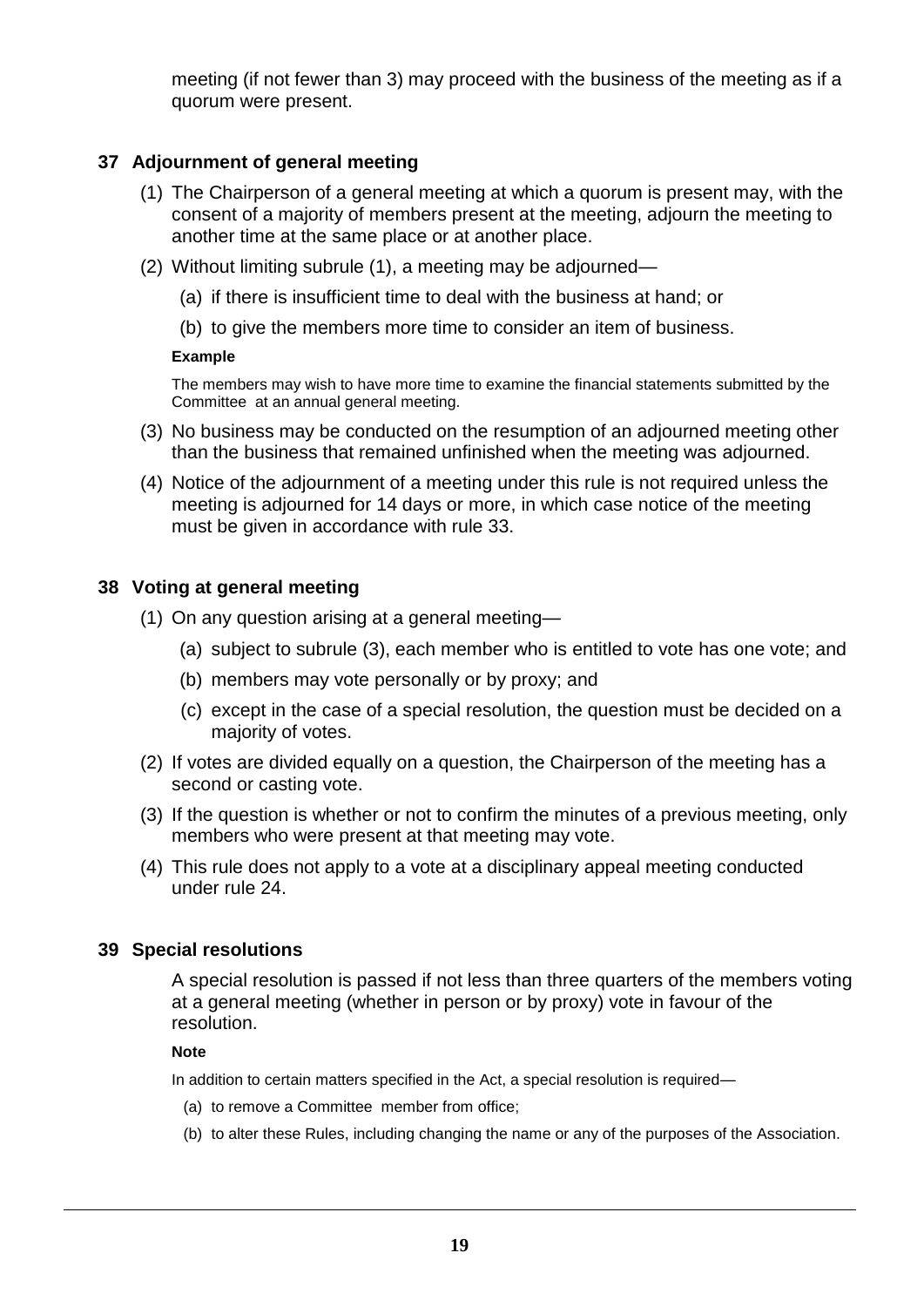# **40 Determining whether resolution carried**

- (1) Subject to subsection (2), the Chairperson of a general meeting may, on the basis of a show of hands, declare that a resolution has been—
	- (a) carried; or
	- (b) carried unanimously; or
	- (c) carried by a particular majority; or
	- (d) lost—

and an entry to that effect in the minutes of the meeting is conclusive proof of that fact.

- (2) If a poll (where votes are cast in writing) is demanded by three or more members on any question—
	- (a) the poll must be taken at the meeting in the manner determined by the Chairperson of the meeting; and
	- (b) the Chairperson must declare the result of the resolution on the basis of the poll.
- (3) A poll demanded on the election of the Chairperson or on a question of an adjournment must be taken immediately.
- (4) A poll demanded on any other question must be taken before the close of the meeting at a time determined by the Chairperson.

### **41 Minutes of general meeting**

- (1) The Committee must ensure that minutes are taken and kept of each general meeting.
- (2) The minutes must record the business considered at the meeting, any resolution on which a vote is taken and the result of the vote.
- (3) In addition, the minutes of each annual general meeting must include—
	- (a) the names of the members attending the meeting; and
	- (b) proxy forms given to the Chairperson of the meeting under rule 34(6); and
	- (c) the financial statements submitted to the members in accordance with rule 30(4)(b)(ii); and
	- (d) the certificate signed by two Committee members certifying that the financial statements give a true and fair view of the financial position and performance of the Association; and
	- (e) any audited accounts and auditor's report or report of a review accompanying the financial statements that are required under the Act.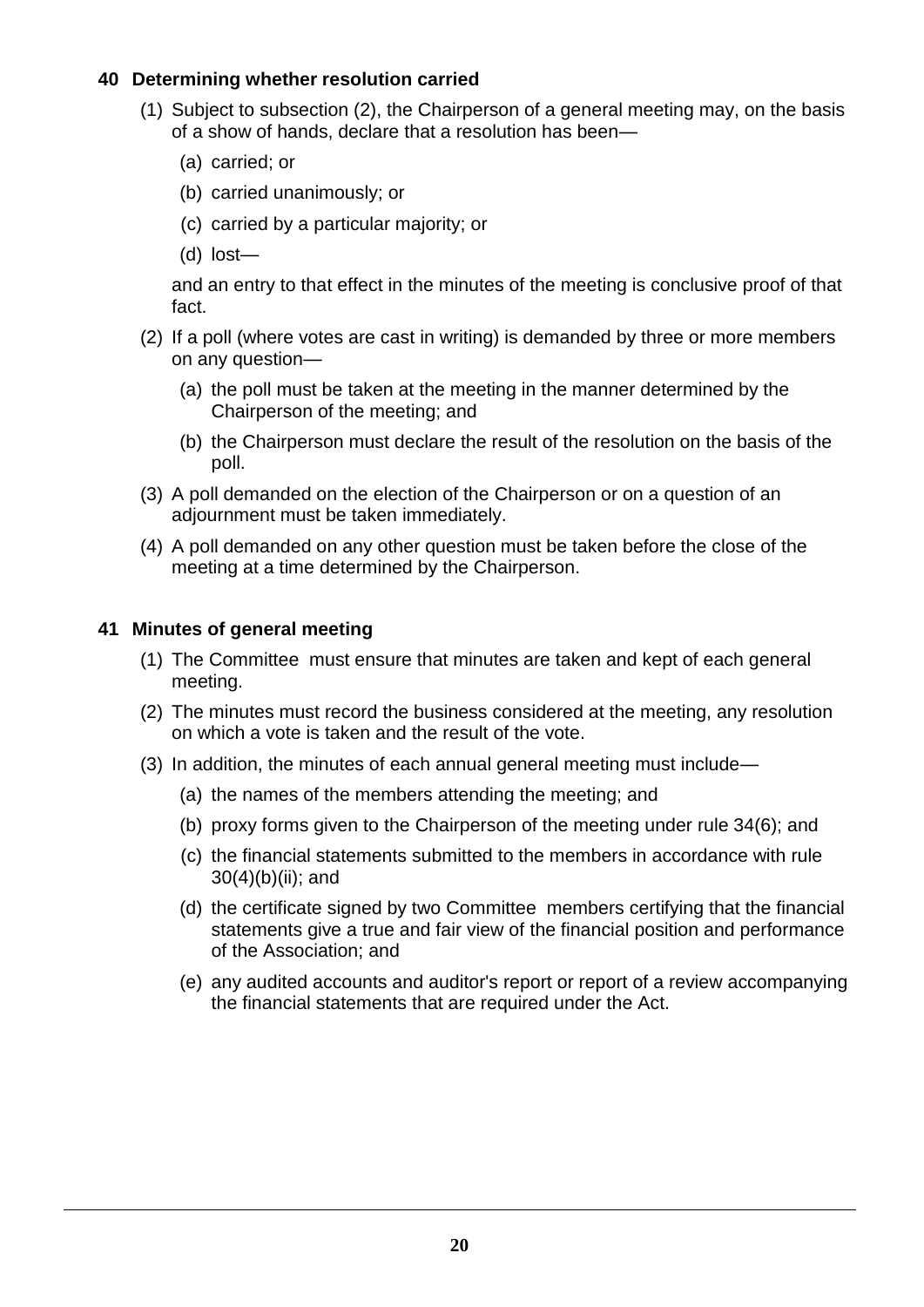# **PART 5—COMMITTEE**

## **Division 1—Powers of Committee**

#### **42 Role and powers**

- (1) The business of the Association must be managed by or under the direction of a Committee .
- (2) The Committee may exercise all the powers of the Association except those powers that these Rules or the Act require to be exercised by general meetings of the members of the Association.
- (3) The Committee may—
	- (a) appoint and remove staff;
	- (b) establish sub-committees consisting of members with terms of reference it considers appropriate.

# **43 Delegation**

- (1) The Committee may delegate to a member of the Committee , a sub-committee or staff, any of its powers and functions other than—
	- (a) this power of delegation; or
	- (b) a duty imposed on the Committee by the Act or any other law.
- (2) The delegation must be in writing and may be subject to the conditions and limitations the Committee considers appropriate.
- (3) The Committee may, in writing, revoke a delegation wholly or in part.

# **Division 2—Composition of Committee and duties of members**

# **44 Composition of Committee**

The Committee consists of—

- (a) a President; and
- (b) a Vice-President; and
- (c) a Secretary; and
- (d) a Treasurer; and
- (e) up to 5 general Committee members.

# **45 General Duties**

- (1) As soon as practicable after being elected or appointed to the Committee , each Committee member must become familiar with these Rules and the Act.
- (2) The Committee is collectively responsible for ensuring that the Association complies with the Act and that individual members of the Committee comply with these Rules.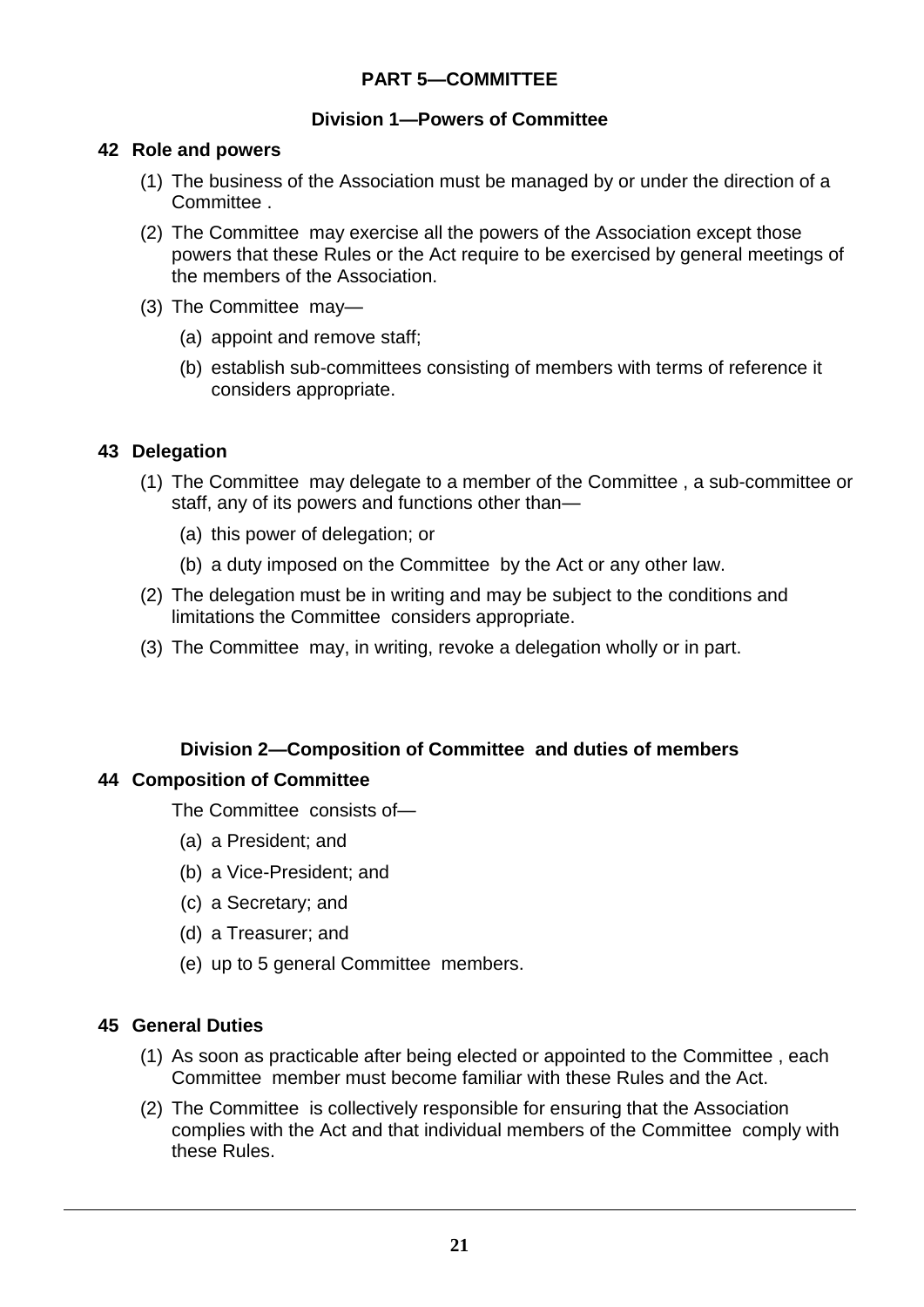- (3) Committee members must exercise their powers and discharge their duties with reasonable care and diligence.
- (4) Committee members must exercise their powers and discharge their duties—
	- (a) in good faith in the best interests of the Association; and
	- (b) for a proper purpose.
- (5) Committee members and former Committee members must not make improper use of—
	- (a) their position; or
	- (b) information acquired by virtue of holding their position—

so as to gain an advantage for themselves or any other person or to cause detriment to the Association.

**Note**

See also Division 3 of Part 6 of the Act which sets out the general duties of the office holders of an incorporated association.

(6) In addition to any duties imposed by these Rules, a Committee member must perform any other duties imposed from time to time by resolution at a general meeting.

#### **46 President and Vice-President**

- (1) Subject to subrule (2), the President or, in the President's absence, the Vice-President is the Chairperson for any general meetings and for any Committee meetings.
- (2) If the President and the Vice-President are both absent, or are unable to preside, the Chairperson of the meeting must be—
	- (a) in the case of a general meeting—a member elected by the other members present; or
	- (b) in the case of a Committee meeting—a Committee member elected by the other Committee members present.

#### **47 Secretary**

(1) The Secretary must perform any duty or function required under the Act to be performed by the secretary of an incorporated association.

#### **Example**

Under the Act, the secretary of an incorporated association is responsible for lodging documents of the association with the Registrar.

- (2) The Secretary must—
	- (a) maintain the register of members in accordance with rule 18; and
	- (b) keep custody of the common seal (if any) of the Association and, except for the financial records referred to in rule 70(3), all books, documents and securities of the Association in accordance with rules 72 and 75; and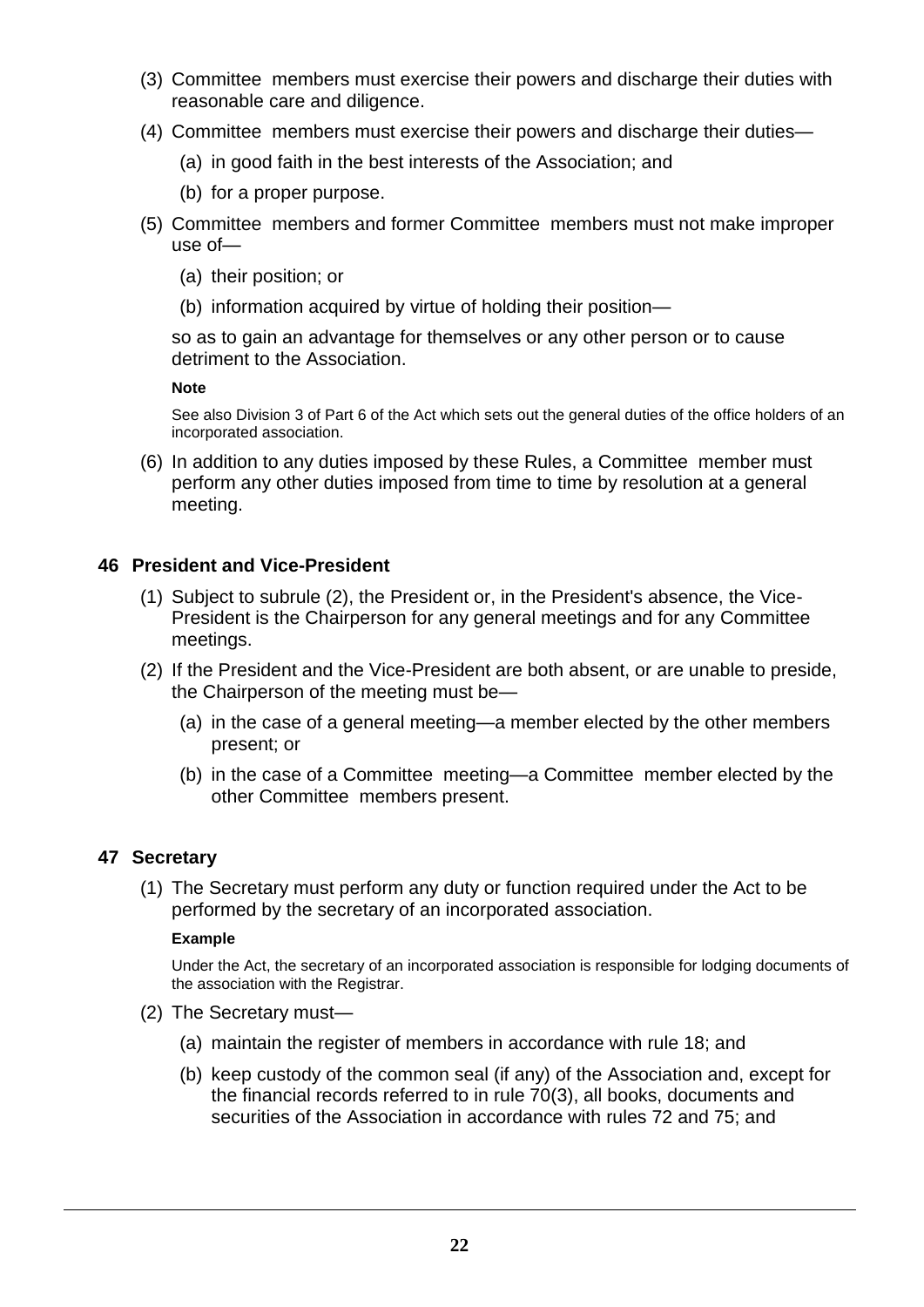- (c) subject to the Act and these Rules, provide members with access to the register of members, the minutes of general meetings and other books and documents; and
- (d) perform any other duty or function imposed on the Secretary by these Rules.
- (3) The Secretary must give to the Registrar notice of his or her appointment within 14 days after the appointment.

#### **48 Treasurer**

- (1) The Treasurer must—
	- (a) receive all moneys paid to or received by the Association and issue receipts for those moneys in the name of the Association; and
	- (b) ensure that all moneys received are paid into the account of the Association within 5 working days after receipt; and
	- (c) make any payments authorised by the Committee or by a general meeting of the Association from the Association's funds; and
	- (d) ensure cheques are signed by at least 2 Committee members and
	- (e) ensure electronic banking transactions are approved by 2 Committee members
- (2) The Treasurer must—
	- (a) ensure that the financial records of the Association are kept in accordance with the Act; and
	- (b) coordinate the preparation of the financial statements of the Association and their certification by the Committee prior to their submission to the annual general meeting of the Association.
- (3) The Treasurer must ensure that at least one other Committee member has access to the accounts and financial records of the Association.

#### **Division 3—Election of Committee members and tenure of office**

#### **49 Who is eligible to be a Committee member**

A member is eligible to be elected or appointed as a Committee member if the member—

- (a) is 18 years or over; and
- (b) is entitled to vote at a general meeting.

#### **50 Positions to be declared vacant**

- (1) This rule applies to—
	- (a) the first annual general meeting of the Association after its incorporation; or
	- (b) any subsequent annual general meeting of the Association, after the annual report and financial statements of the Association have been received.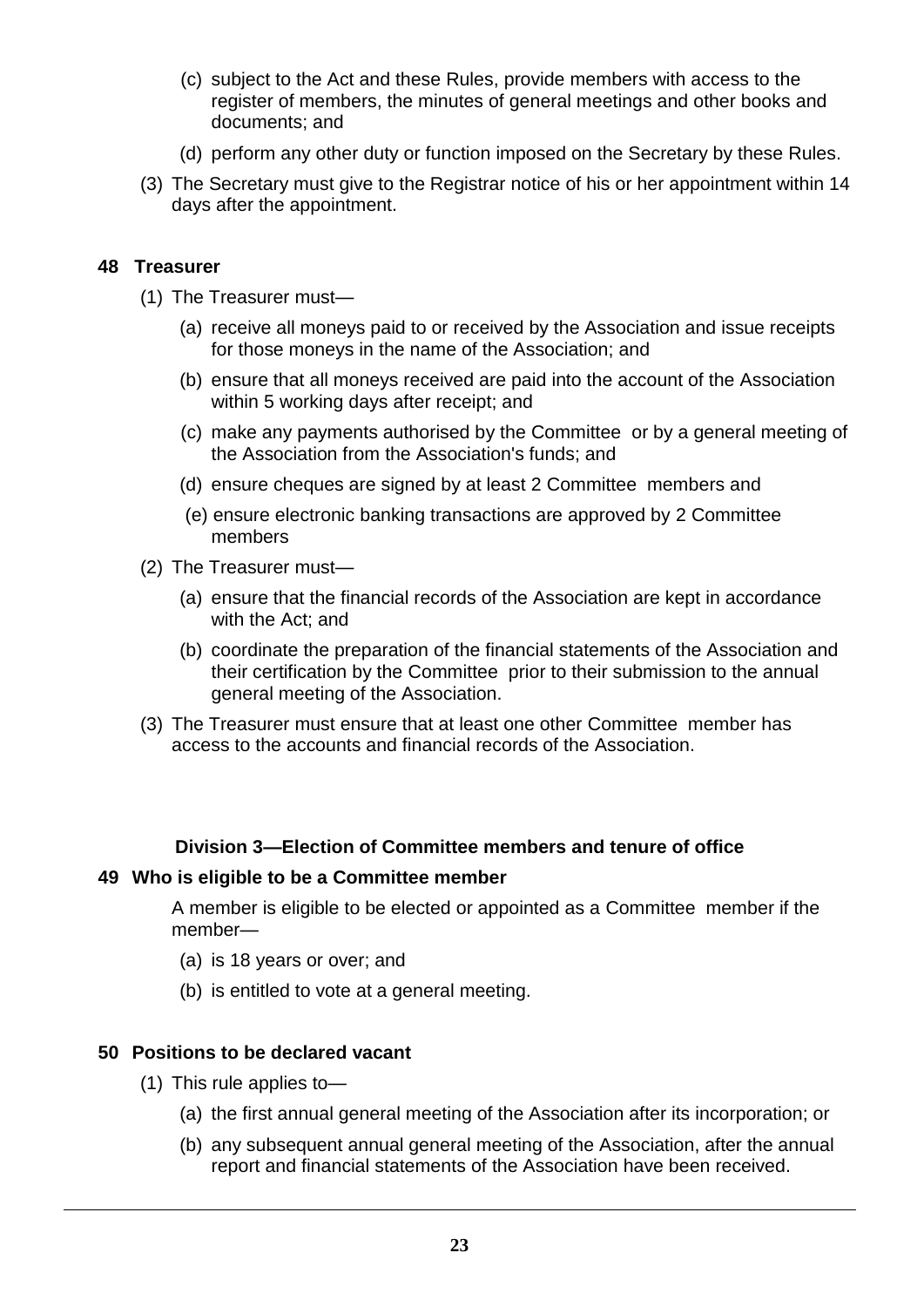(2) The Chairperson of the meeting must declare all positions on the Committee vacant and hold elections for those positions in accordance with rules 51 to 54.

#### **51 Nominations**

- (1) All nominations of candidates for election to the Committee must be –
- (a) made in writing or nominated by a member, (with their approval) signed by two members of the Club, and accompanied by the written consent or verbal consent at the annual general meeting of the candidate; and
- (b) delivered or notified to the Secretary of the Club not less than 7 days before the date fixed for the holding of the Annual General Meeting

### **52 Election of Committee etc.**

- (1) All members of the Committee shall be elected as ordinary members. The Committee will elect office-bearers from among its number.
- (2) If only one member is nominated for the position, the Chairperson of the meeting must declare the member elected to the position.
- (3) If more than one member is nominated, a ballot must be held in accordance with rule 54.
- (4) On his or her election, the new President may take over as Chairperson of the meeting.

#### **53 Election of ordinary members**

- (1) A single election may be held to fill all vacant positions.
- (2) If the number of members nominated for the position of Committee member is less than or equal to the number to be elected, the Chairperson of the meeting must declare each of those members to be elected to the position.
- (3) If the number of members nominated exceeds the number to be elected, a ballot must be held in accordance with rule 54.

# **54 Ballot**

- (1) If a ballot is required for the election for a position, the Chairperson of the meeting must appoint a member to act as returning officer to conduct the ballot.
- (2) The returning officer must not be a member nominated for the position.
- (3) Before the ballot is taken, each candidate may make a short speech in support of his or her election.
- (4) The election must be by secret ballot.
- (5) The returning officer must give a blank piece of paper to—
	- (a) each member present in person; and
	- (b) each proxy appointed by a member.

#### **Example**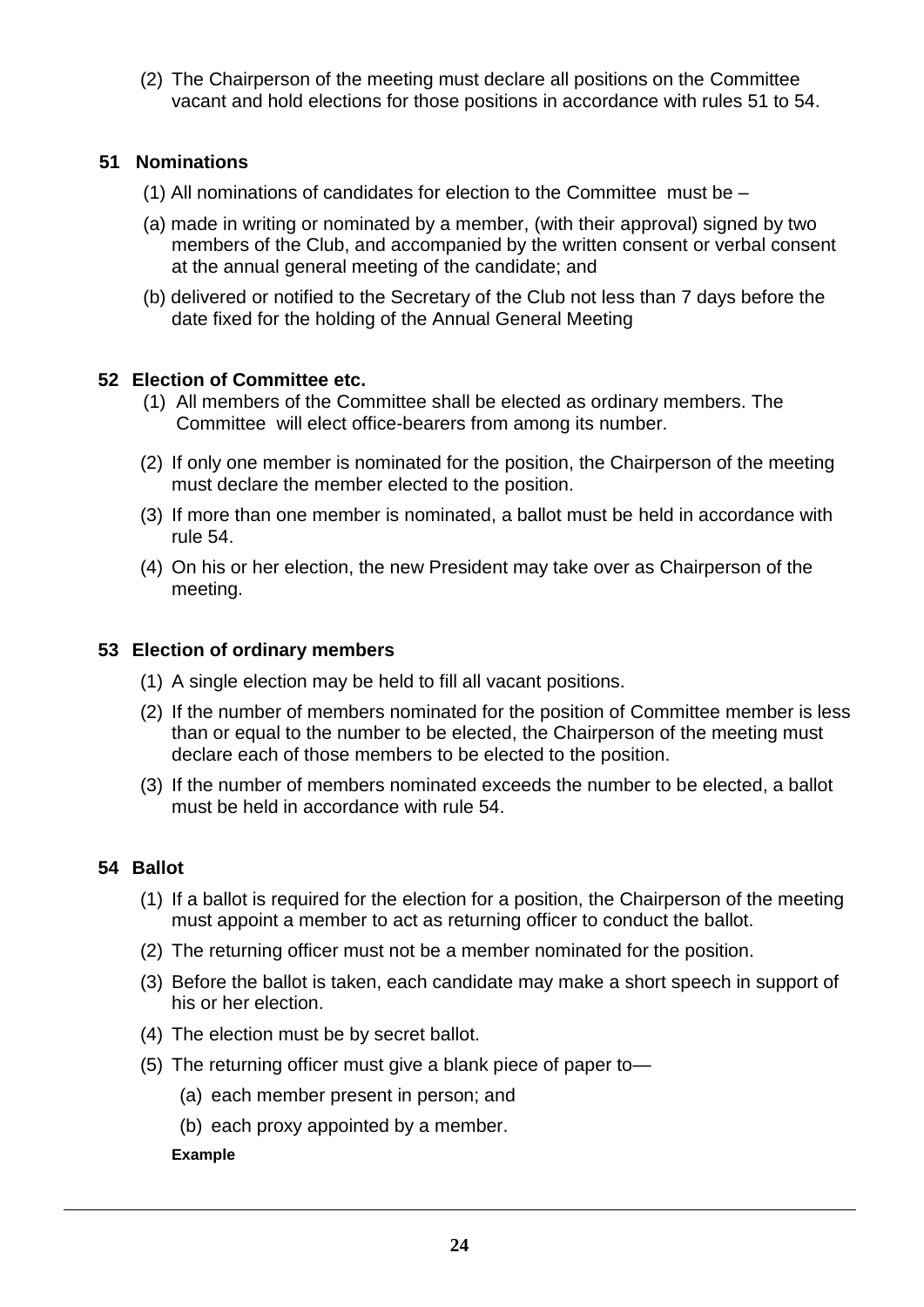If a member has been appointed the proxy of 5 other members, the member must be given 6 ballot papers—one for the member and one each for the other members.

- (6) If the ballot is for a single position, the voter must write on the ballot paper the name of the candidate for whom they wish to vote.
- (7) If the ballot is for more than one position—
	- (a) the voter must write on the ballot paper the name of each candidate for whom they wish to vote;
	- (b) the voter must not write the names of more candidates than the number to be elected.
- (8) Ballot papers that do not comply with subrule (7)(b) are not to be counted.
- (9) Each ballot paper on which the name of a candidate has been written counts as one vote for that candidate.
- (10) The returning officer must declare elected the candidate or, in the case of an election for more than one position, the candidates who received the most votes.
- (11) If the returning officer is unable to declare the result of an election under subrule (10) because 2 or more candidates received the same number of votes, the returning officer must—
	- (a) conduct a further election for the position in accordance with subrule (4) to (10) to decide which of those candidates is to be elected; or
	- (b) with the agreement of those candidates, decide by lot which of them is to be elected.

#### **Examples**

The choice of candidate may be decided by the toss of a coin, drawing straws or drawing a name out of a hat.

# **55 Term of office**

- (1) Subject to subrule (3) and rule 56, a Committee member will hold office for a twoyear term and no more than 5 unless re-elected.
- (2) A Committee member may be re-elected.
- (3) A general meeting of the Association may—
	- (a) by special resolution remove a Committee member from office; and
	- (b) elect an eligible member of the Association to fill the vacant position in accordance with this Division.
- (4) A member who is the subject of a proposed special resolution under subrule (3)(a) may make representations in writing to the Secretary or President of the Association (not exceeding a reasonable length) and may request that the representations be provided to the members of the Association.
- (5) The Secretary or the President may give a copy of the representations to each member of the Association or, if they are not so given, the member may require that they be read out at the meeting at which the special resolution is to be proposed.
- (6) Each ordinary member of the Committee shall hold office, unless otherwise disqualified, until the conclusion of the Annual General Meeting occurring in the [second/third] year after the date of their election, but shall be eligible to stand for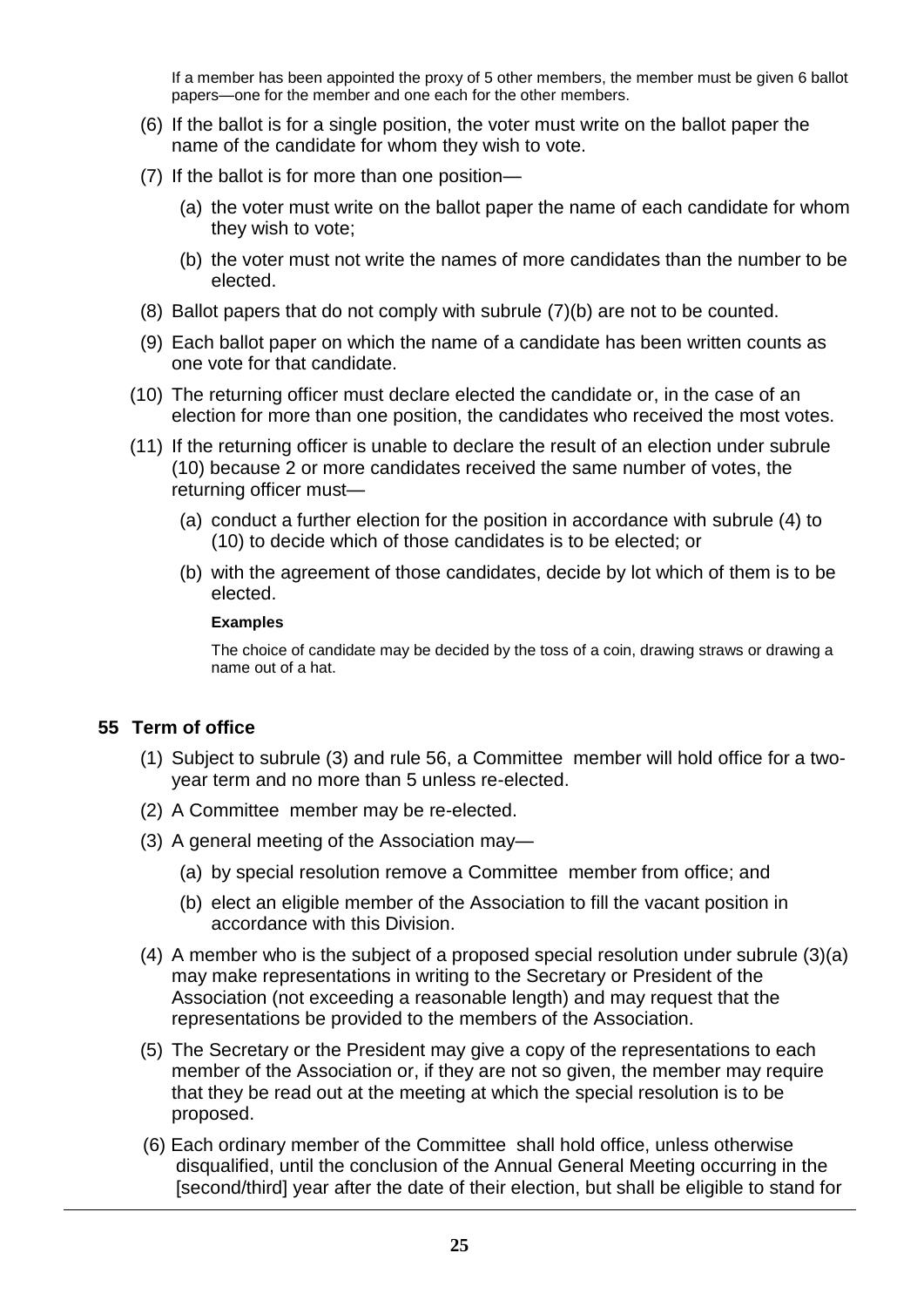re- election.

- (7) In the event of a casual vacancy occurring in the office of an ordinary member of the Committee , the Committee may appoint any member of the Club to fill the vacancy and the member appointed shall hold office, unless otherwise disqualified, until the conclusion of the Annual General Meeting next following the date of the appointment.
- (8) The vacancy caused by the conclusion of the term of a Committee member appointed to fill a casual vacancy shall be filled by election at the Annual General Meeting. The person elected shall, unless otherwise disqualified, hold office for the residue of the term of office of the person whose retirement initially caused the casual vacancy.
- (9) Records must be kept of the names of members voting at any election of members

# **56 Vacation of office**

- (1) A Committee member may resign from the Committee by written notice addressed to the Committee .
- (2) A person ceases to be a Committee member if he or she—
	- (a) ceases to be a member of the Association; or
	- (b) fails to attend 3 consecutive Committee meetings (other than special or urgent Committee meetings) without leave of absence under rule 67; or
	- (c) otherwise ceases to be a Committee member by operation of section 78 of the Act.

#### **Note**

A Committee member may not hold the office of secretary if they do not reside in Australia.

#### **57 Filling casual vacancies**

- (1) The Committee may appoint an eligible member of the Association to fill a position on the Committee that—
	- (a) has become vacant under rule 56; or
	- (b) was not filled by election at the last annual general meeting.
- (2) If the position of Secretary becomes vacant, the Committee must appoint a member to the position within **21** days after the vacancy arises.
- (3) Rule 55 applies to any Committee member appointed by the Committee under subrule (1) or (2).
- (4) The Committee may continue to act despite any vacancy in its membership.

# **Division 4—Meetings of Committee**

# **58 Meetings of Committee**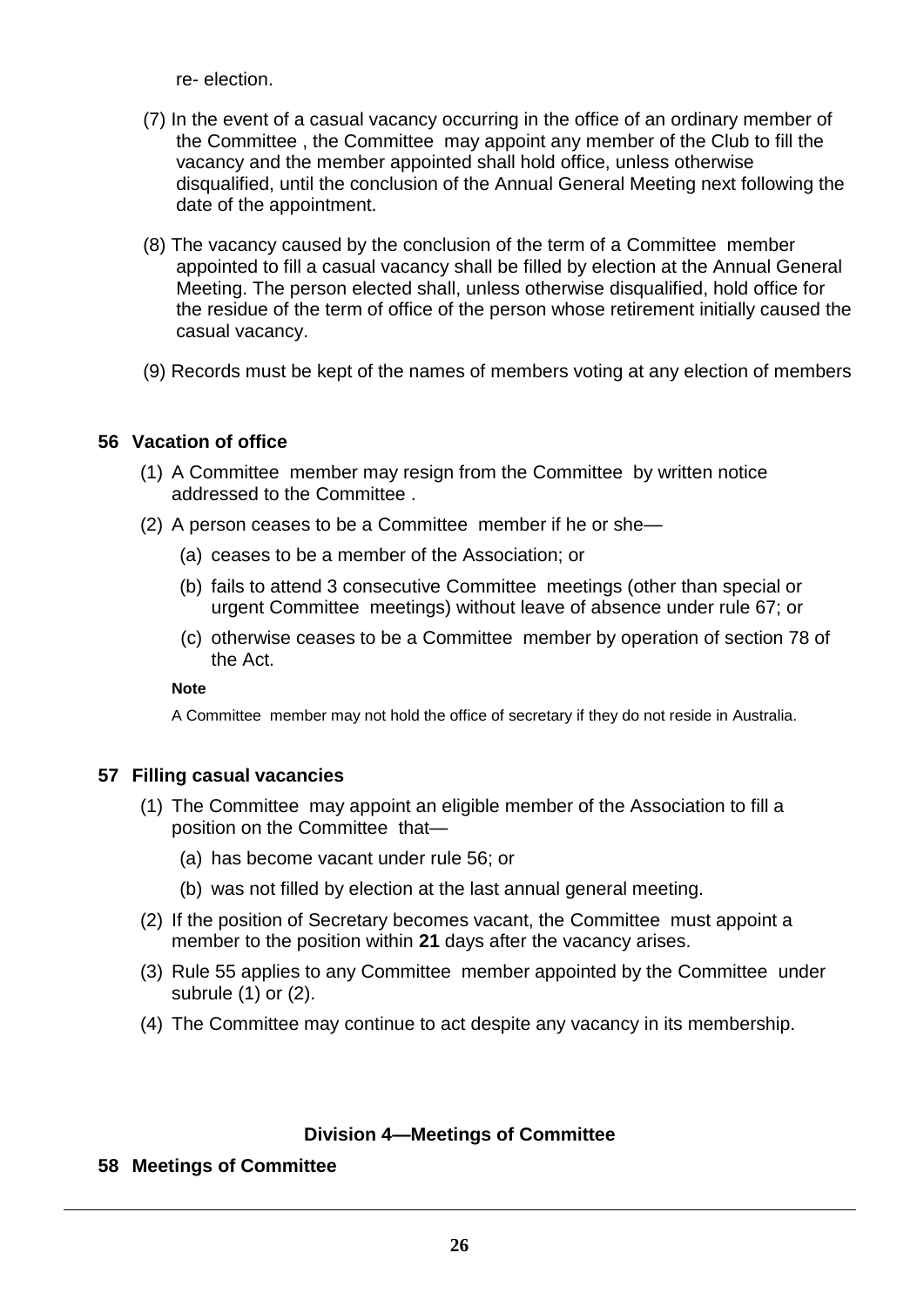- (1) The Committee must meet at least 4 times in each year at the dates, times and places determined by the Committee .
- (2) The date, time and place of the first Committee meeting must be determined by the members of the Committee as soon as practicable after the annual general meeting of the Association at which the members of the Committee were elected.
- (3) Special Committee meetings may be convened by the President or by any 4 members of the Committee .

#### **59 Notice of meetings**

- (1) Notice of each Committee meeting must be given to each Committee member no later than 7 days before the date of the meeting.
- (2) Notice may be given of more than one Committee meeting at the same time.
- (3) The notice must state the date, time and place of the meeting.
- (4) If a special Committee meeting is convened, the notice must include the general nature of the business to be conducted.
- (5) The only business that may be conducted at the meeting is the business for which the meeting is convened.

### **60 Urgent meetings**

- (1) In cases of urgency, a meeting can be held without notice being given in accordance with rule 59 provided that as much notice as practicable is given to each Committee member by the quickest means practicable.
- (2) Any resolution made at the meeting must be passed by an absolute majority of the Committee .
- (3) The only business that may be conducted at an urgent meeting is the business for which the meeting is convened.

#### **61 Procedure and order of business**

- (1) The procedure to be followed at a meeting of a Committee must be determined from time to time by the Committee .
- (2) The order of business may be determined by the members present at the meeting.

# **62 Use of technology**

- (1) A Committee member who is not physically present at a Committee meeting may participate in the meeting by the use of technology that allows that Committee member and the Committee members present at the meeting to clearly and simultaneously communicate with each other.
- (2) For the purposes of this Part, a Committee member participating in a Committee meeting as permitted under subrule (1) is taken to be present at the meeting and, if the member votes at the meeting, is taken to have voted in person.

#### **63 Quorum**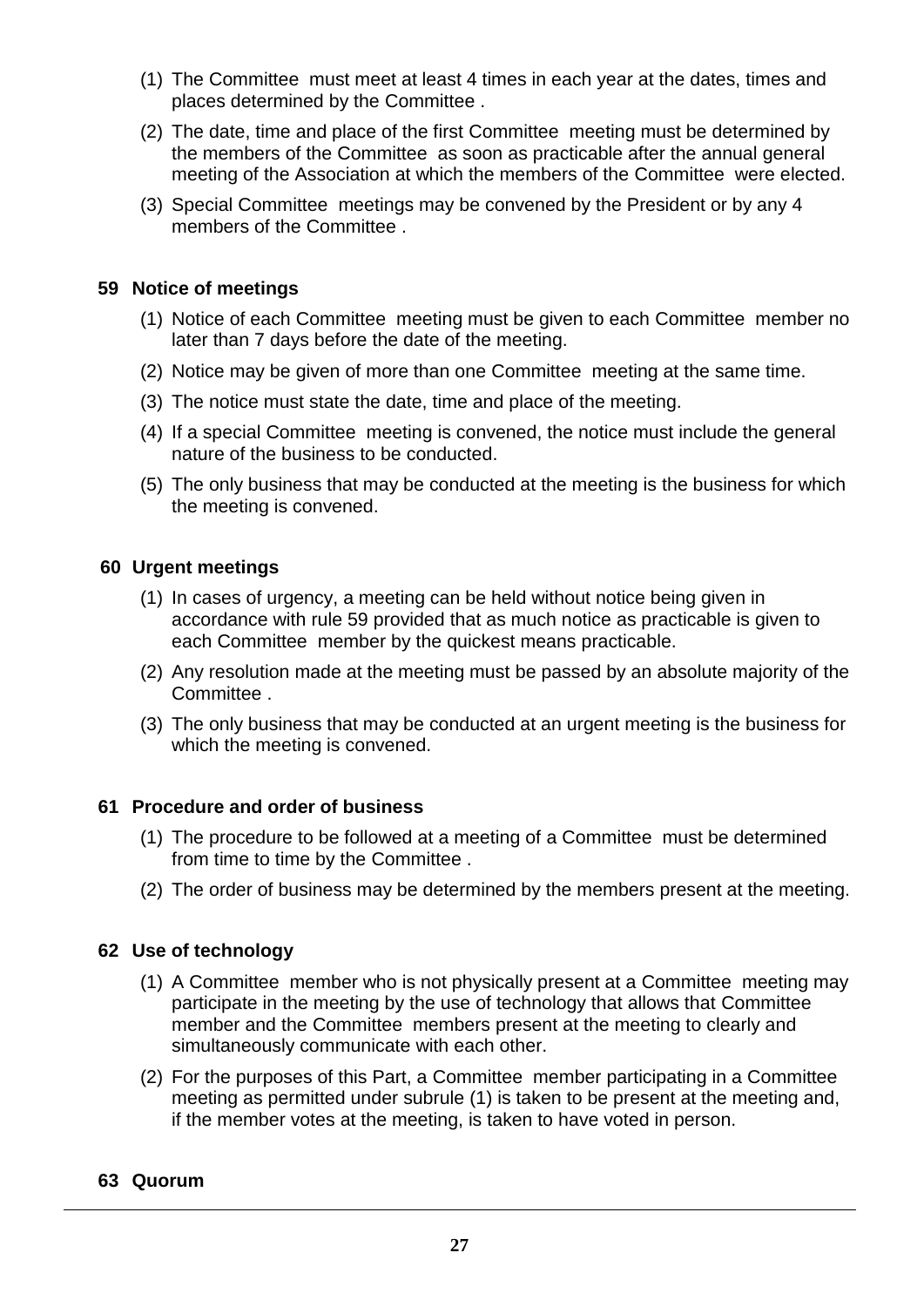- (1) No business may be conducted at a Committee meeting unless a quorum is present.
- (2) The quorum for a Committee meeting is the presence (in person or as allowed under rule 62) of a majority of the Committee members holding office.
- (3) If a quorum is not present within 30 minutes after the notified commencement time of a Committee meeting—
	- (a) in the case of a special meeting—the meeting lapses;
	- (b) in any other case—the meeting must be adjourned to a date no later than 14 days after the adjournment and notice of the time, date and place to which the meeting is adjourned must be given in accordance with rule 59.

### **64 Voting**

- (1) On any question arising at a Committee meeting, each Committee member present at the meeting has one vote.
- (2) A motion is carried if a majority of Committee members present at the meeting vote in favour of the motion.
- (3) Subrule (2) does not apply to any motion or question which is required by these Rules to be passed by an absolute majority of the Committee .
- (4) If votes are divided equally on a question, the Chairperson of the meeting has a second or casting vote.
- (5) Voting by proxy is not permitted.

#### **65 Conflict of interest**

- (1) A Committee member who has a material personal interest in a matter being considered at a Committee meeting must disclose the nature and extent of that interest to the Committee .
- (2) The member—
	- (a) must not be present while the matter is being considered at the meeting; and
	- (b) must not vote on the matter.

#### **Note**

Under section 81(3) of the Act, if there are insufficient Committee members to form a quorum because a member who has a material personal interest is disqualified from voting on a matter, a general meeting may be called to deal with the matter.

- (3) This rule does not apply to a material personal interest—
	- (a) that exists only because the member belongs to a class of persons for whose benefit the Association is established; or
	- (b) that the member has in common with all, or a substantial proportion of, the members of the Association.

#### **66 Minutes of meeting**

(1) The Committee must ensure that minutes are taken and kept of each Committee meeting.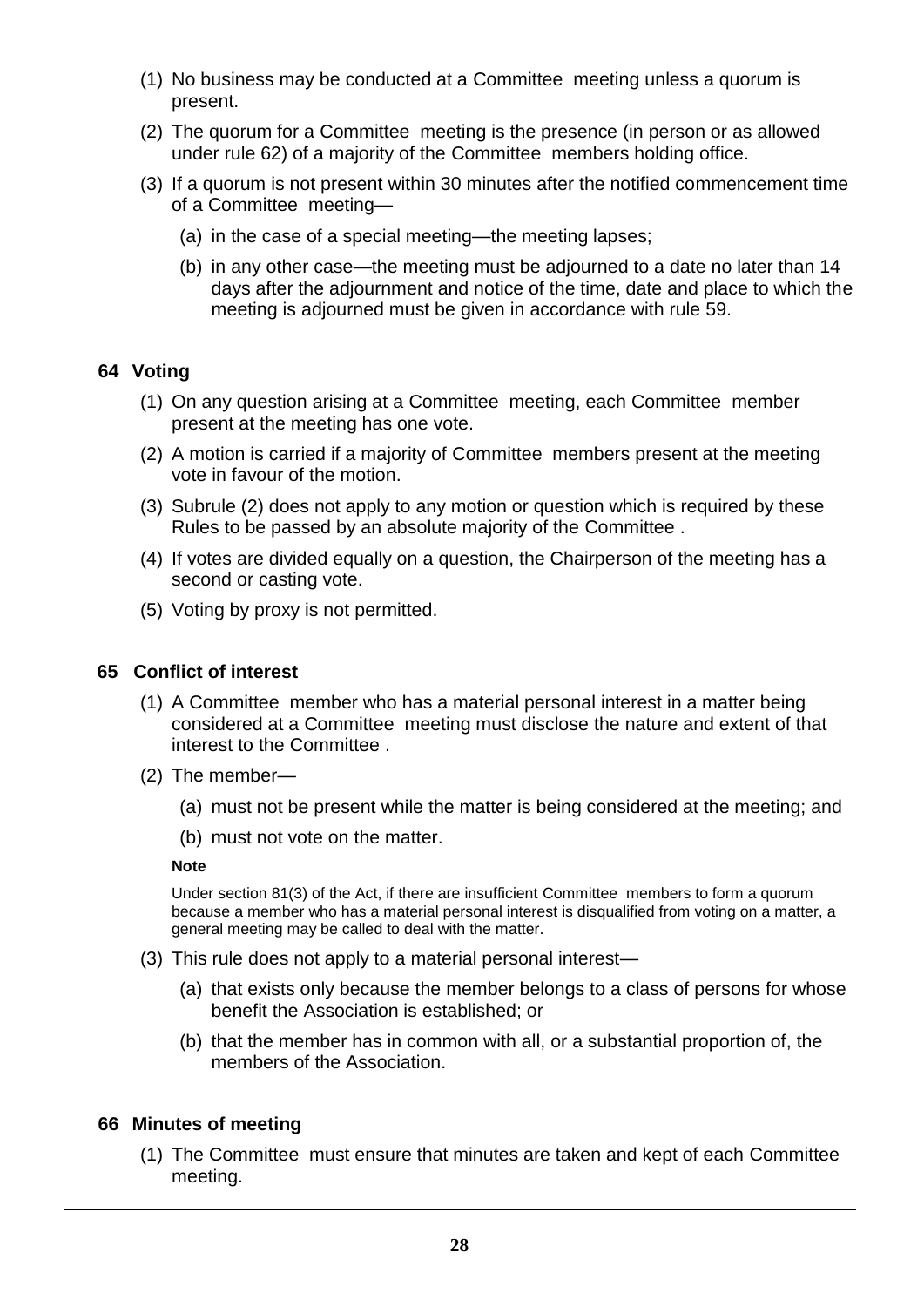- (2) The minutes must record the following—
	- (a) the names of the members in attendance at the meeting;
	- (b) the business considered at the meeting;
	- (c) any resolution on which a vote is taken and the result of the vote;
	- (d) any material personal interest disclosed under rule 65.

### **67 Leave of absence**

- (1) The Committee may grant a Committee member leave of absence from Committee meetings for a period not exceeding 3 months.
- (2) The Committee must not grant leave of absence retrospectively unless it is satisfied that it was not feasible for the Committee member to seek the leave in advance.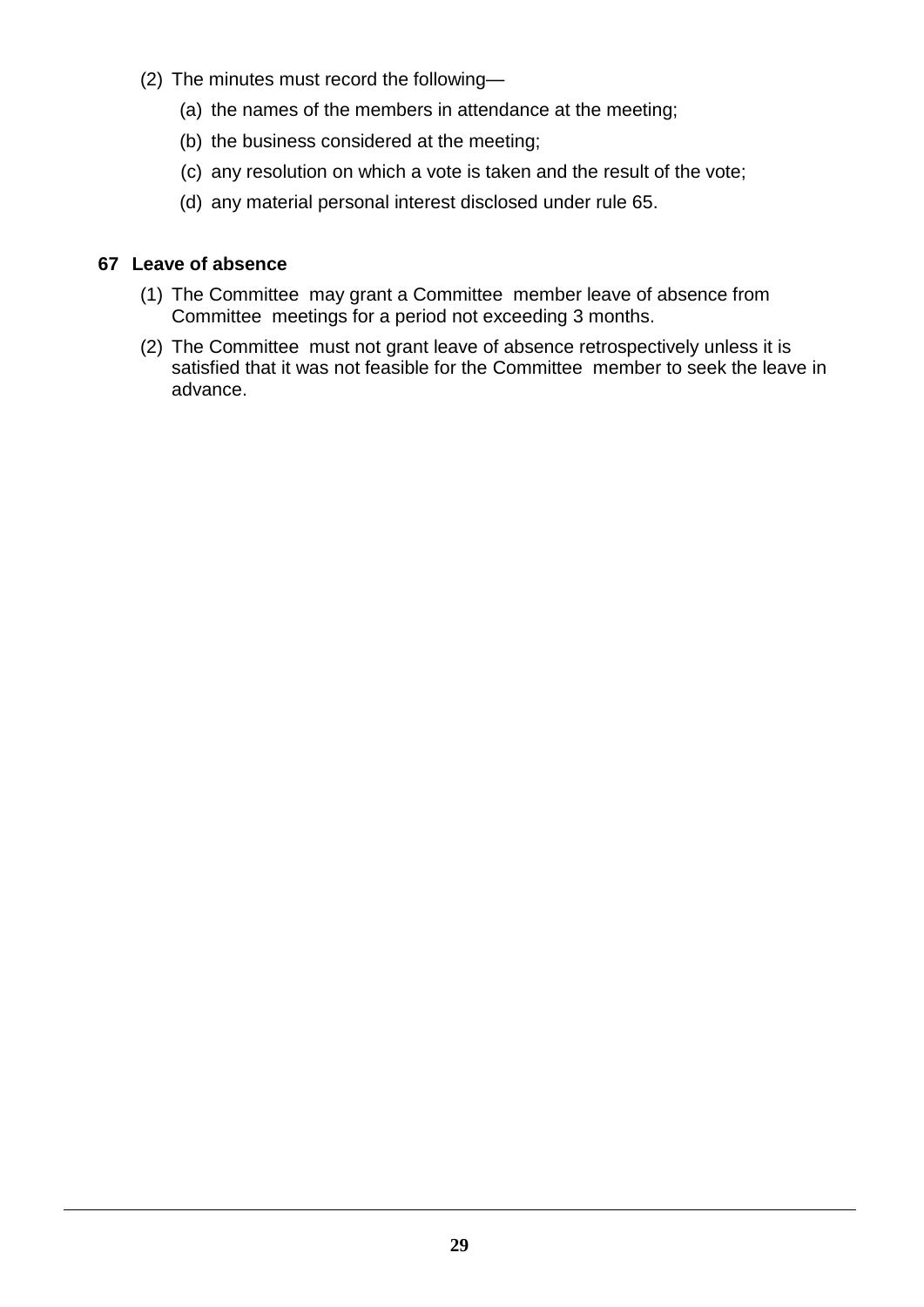#### **68 Source of funds**

The funds of the Association may be derived from joining fees, annual subscriptions, donations, fund-raising activities, grants, interest and any other sources approved by the Committee .

### **69 Management of funds**

- (1) The Association must open an account with a financial institution from which all expenditure of the Association is made and into which all of the Association's revenue is deposited.
- (2) Subject to any restrictions imposed by a general meeting of the Association, the Committee may approve expenditure on behalf of the Association.
- (3) The Committee may authorise the Treasurer to expend funds on behalf of the Association (including by electronic funds transfer) up to a specified limit without requiring approval from the Committee for each item on which the funds are expended.
- (4) All cheques, drafts, bills of exchange, promissory notes and other negotiable instruments must be signed by 2 Committee members.
- (5) All funds of the Association must be deposited into the financial account of the Association no later than 5 working days after receipt.
- (6) With the approval of the Committee , the Treasurer may maintain a cash float provided that all money paid from or paid into the float is accurately recorded at the time of the transaction.

# **70 Financial records**

- (1) The Association must keep financial records that—
	- (a) correctly record and explain its transactions, financial position and performance; and
	- (b) enable financial statements to be prepared as required by the Act.
- (2) The Association must retain the financial records for 7 years after the transactions covered by the records are completed.
- (3) The Treasurer must keep in his or her custody, or under his or her control—
	- (a) the financial records for the current financial year; and
	- (b) any other financial records as authorised by the Committee .

# **71 Financial statements**

- (1) For each financial year, the Committee must ensure that the requirements under the Act relating to the financial statements of the Association are met.
- (2) Without limiting subrule (1), those requirements include—
	- (a) the preparation of the financial statements;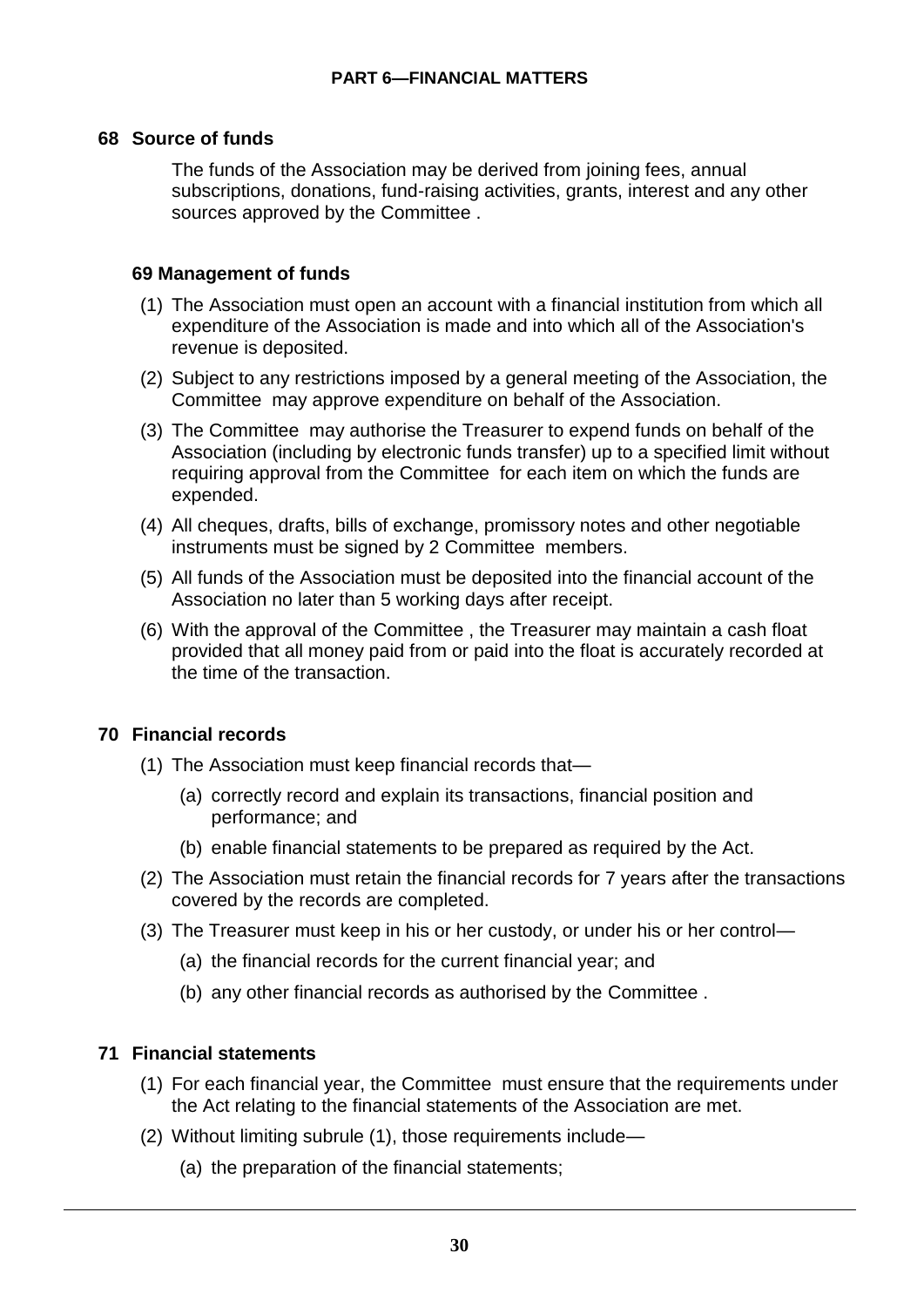- (b) if required, the review or auditing of the financial statements;
- (c) the certification of the financial statements by the Committee ;
- (d) the submission of the financial statements to the annual general meeting of the Association;
- (e) the lodgement with the Registrar of the financial statements and accompanying reports, certificates, statements and fee.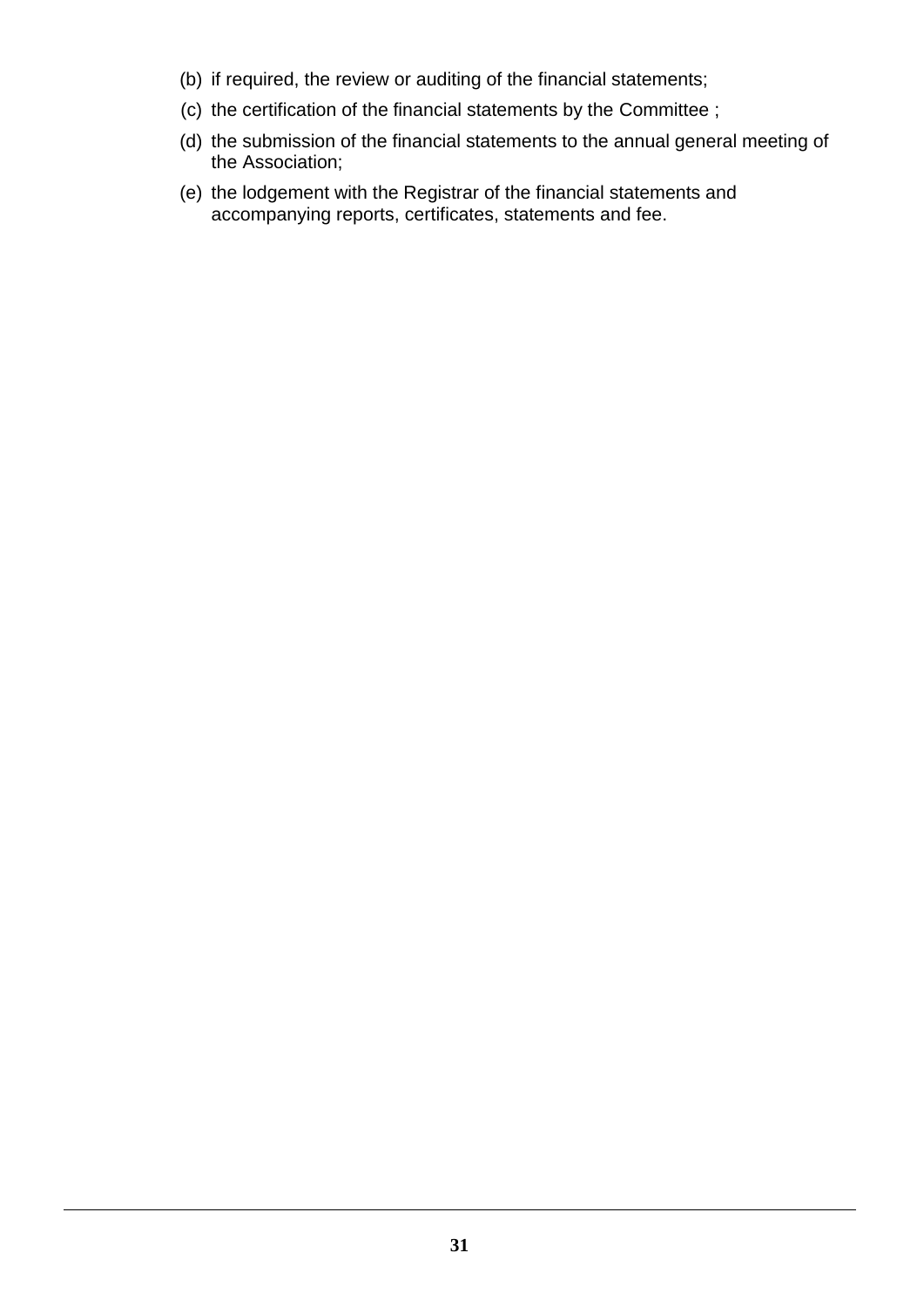# **72 Common seal**

- (1) The Association may have a common seal.
- (2) If the Association has a common seal—
	- (a) the name of the Association must appear in legible characters on the common seal;
	- (b) a document may only be sealed with the common seal by the authority of the Committee and the sealing must be witnessed by the signatures of two Committee members;
	- (c) the common seal must be kept in the custody of the Secretary.

# **73 Registered address**

The registered address of the Association is—

- (a) the address determined from time to time by resolution of the Committee ; or
- (b) if the Committee has not determined an address to be the registered address—the postal address of the Secretary.

# **74 Notice requirements**

- (1) Any notice required to be given to a member or a Committee member under these Rules may be given—
	- (a) by handing the notice to the member personally; or
	- (b) by sending it by post to the member at the address recorded for the member on the register of members; or
	- (c) by email or facsimile transmission.
- (2) Subrule (1) does not apply to notice given under rule 60.
- (3) Any notice required to be given to the Association or the Committee may be given—
	- (a) by handing the notice to a member of the Committee ; or
	- (b) by sending the notice by post to the registered address; or
	- (c) by leaving the notice at the registered address; or
	- (d) if the Committee determines that it is appropriate in the circumstances—
		- (i) by email to the email address of the Association or the Secretary; or
		- (ii) by facsimile transmission to the facsimile number of the Association.

# **75 Custody and inspection of books and records**

(1) Members may not have access to the financial records, books, securities and any other document of the Association, including minutes of committee meetings, unless otherwise permitted by these Rules, law, or the Committee.

(a) Members may on request inspect: